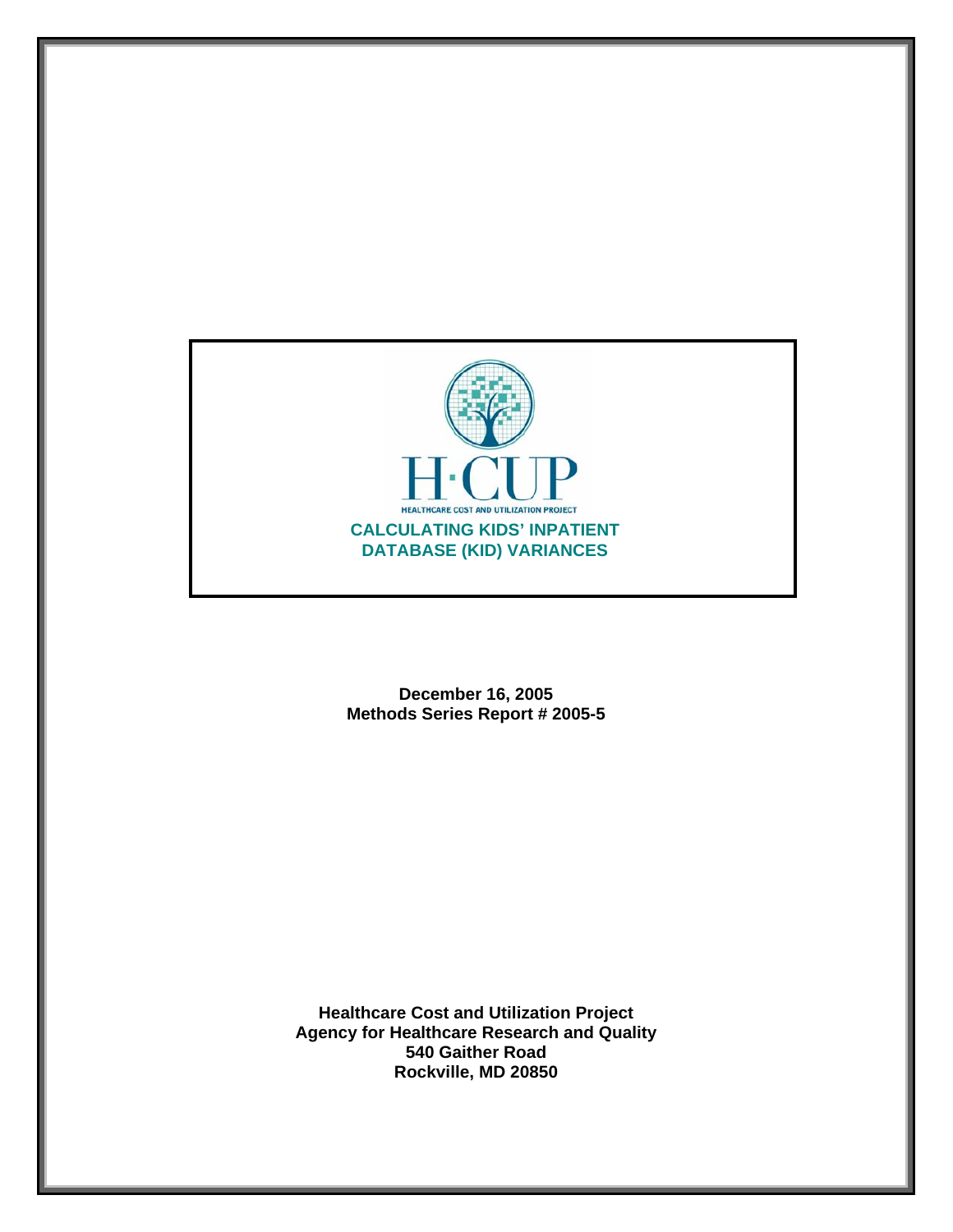| RATIONALE AND FORMULAS FOR KID VARIANCE CALCULATIONS  4<br>Alternative Population Concepts (deciding whether to apply the fpc factor) 16<br>APPENDIX A: SUMMARY OF SURVEY ANALYSIS CAPABILITIES FOR SAS, STATA, AND<br><b>SUDAAN.</b><br>Types of Estimands and Statistical Analyses That Can Be Accommodated A-1<br>Types of Estimands and Statistical Analyses That Can Be Accommodated A-4 |  |
|-----------------------------------------------------------------------------------------------------------------------------------------------------------------------------------------------------------------------------------------------------------------------------------------------------------------------------------------------------------------------------------------------|--|
|                                                                                                                                                                                                                                                                                                                                                                                               |  |
|                                                                                                                                                                                                                                                                                                                                                                                               |  |
|                                                                                                                                                                                                                                                                                                                                                                                               |  |
|                                                                                                                                                                                                                                                                                                                                                                                               |  |
|                                                                                                                                                                                                                                                                                                                                                                                               |  |
|                                                                                                                                                                                                                                                                                                                                                                                               |  |
|                                                                                                                                                                                                                                                                                                                                                                                               |  |
|                                                                                                                                                                                                                                                                                                                                                                                               |  |
|                                                                                                                                                                                                                                                                                                                                                                                               |  |
|                                                                                                                                                                                                                                                                                                                                                                                               |  |
|                                                                                                                                                                                                                                                                                                                                                                                               |  |

# **TABLE OF CONTENTS**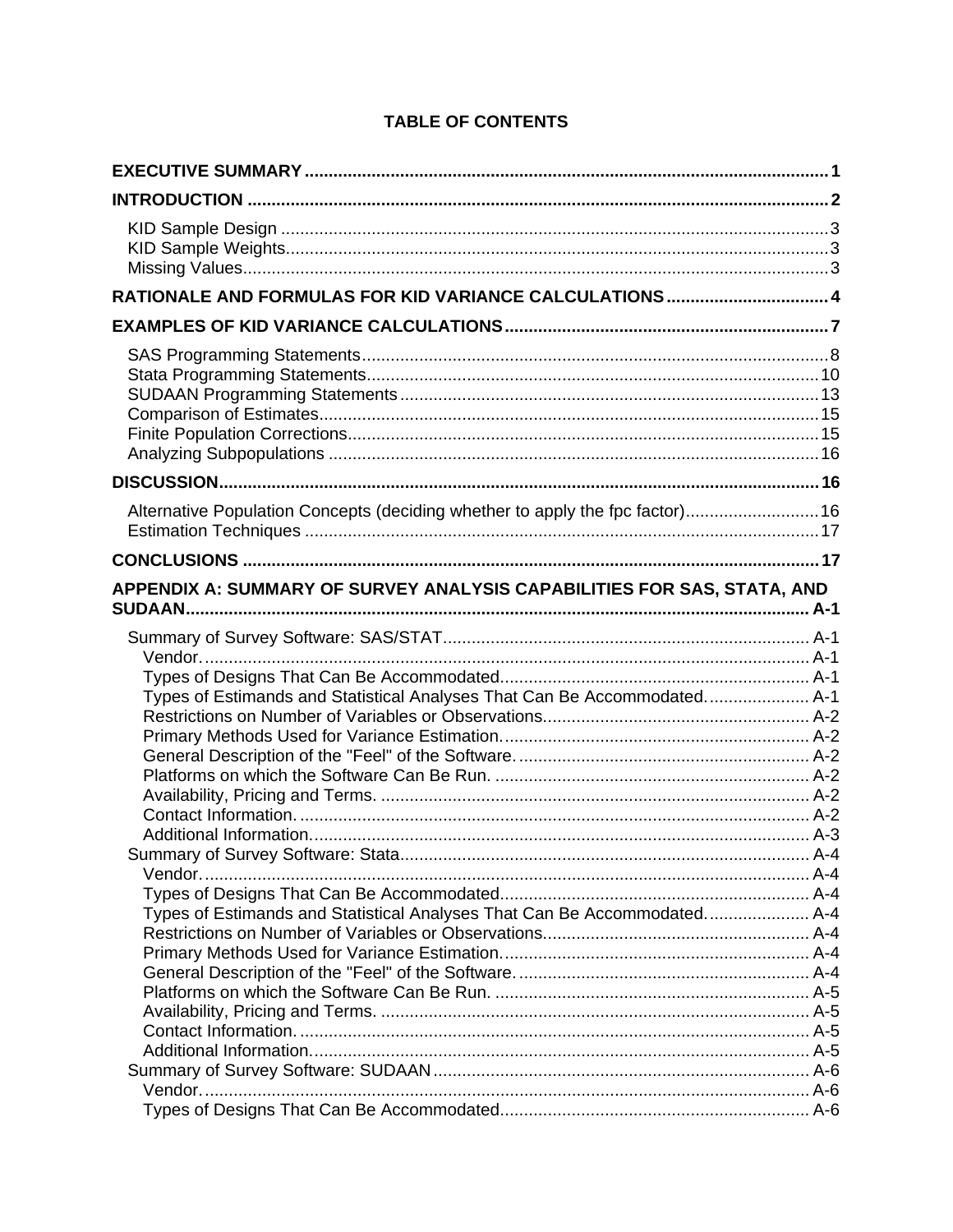| Types of Estimands and Statistical Analyses That Can Be Accommodated A-6 |       |
|--------------------------------------------------------------------------|-------|
| APPENDIX B: CODE FOR ANALYZING SUBPOPULATIONS USING SAS, STATA, AND      | $B-1$ |

# **INDEX OF TABLES**

|  | Table 1. Comparison of SAS, Stata, and SUDAAN Results, Asthma Kids' Inpatient Database |
|--|----------------------------------------------------------------------------------------|
|  |                                                                                        |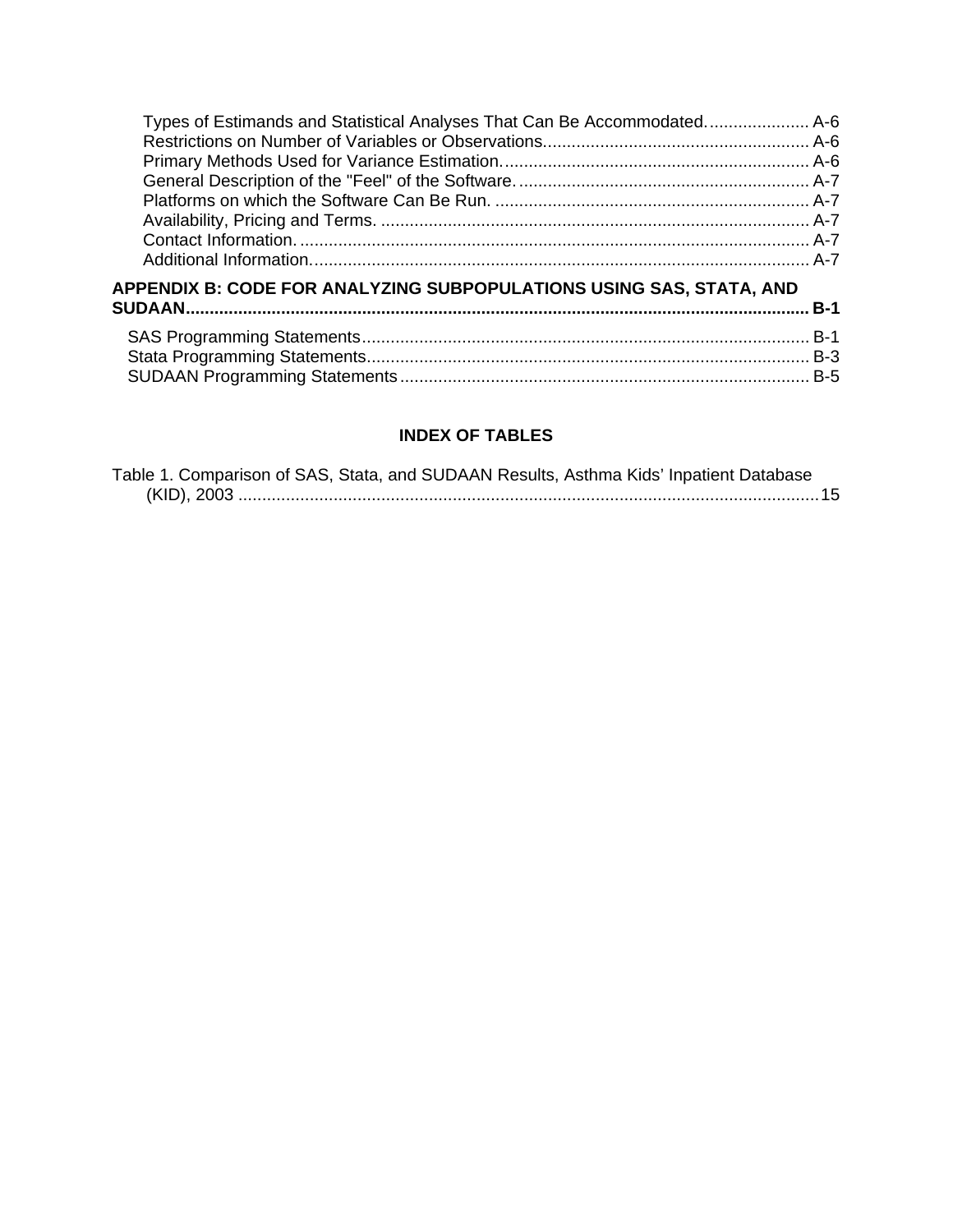### **EXECUTIVE SUMMARY**

<span id="page-3-0"></span>The Healthcare Cost and Utilization Project (HCUP) is a Federal-State-Industry partnership to build a standardized, multi-State health data system. The Kids' Inpatient Database (KID) is a nationwide sample of pediatric discharges from HCUP State Inpatient Databases (SID) community, non-rehabilitation hospitals weighted to all pediatric discharges in the target universe. The target universe includes all pediatric discharges from community hospitals in the United States that were open during any part of the calendar year. Beginning with the 2000 KID, short-term rehabilitation hospitals were excluded from the universe because the type of care provided and the characteristics of the discharges from these facilities were markedly different from other short-term hospitals.

This document describes how to calculate simple statistics, including variances, from the KID, taking into account the sampling design and sample discharge weights. Data from the 2003 KID are used in all examples in this report. The report contains the program code required to calculate sample totals, means, rates, and their variances with three commonly used statistical programming languages that run on personal computers: SAS, Stata, and SUDAAN. This report also provides results of example calculations from all three statistical packages using the 2003 KID, and it demonstrates that the results are virtually identical for all three statistical packages. Two approaches to calculating variances for subpopulations are suggested. The first, described in the body of the report, uses the entire KID sample. The second, described in Appendix B, can be used when computing constraints prevent use of the entire KID.

Finally, we discuss alternative concepts of populations and other methods that could be applied to calculate variances. The KID hospital file contains the population count of hospitals in each stratum. These counts can be used to obtain finite-population estimates of variances, although the finite population correction (fpc) factor is not appropriate for most research applications, because results are usually generalized beyond the specific population of discharges and hospitals that existed in 2003.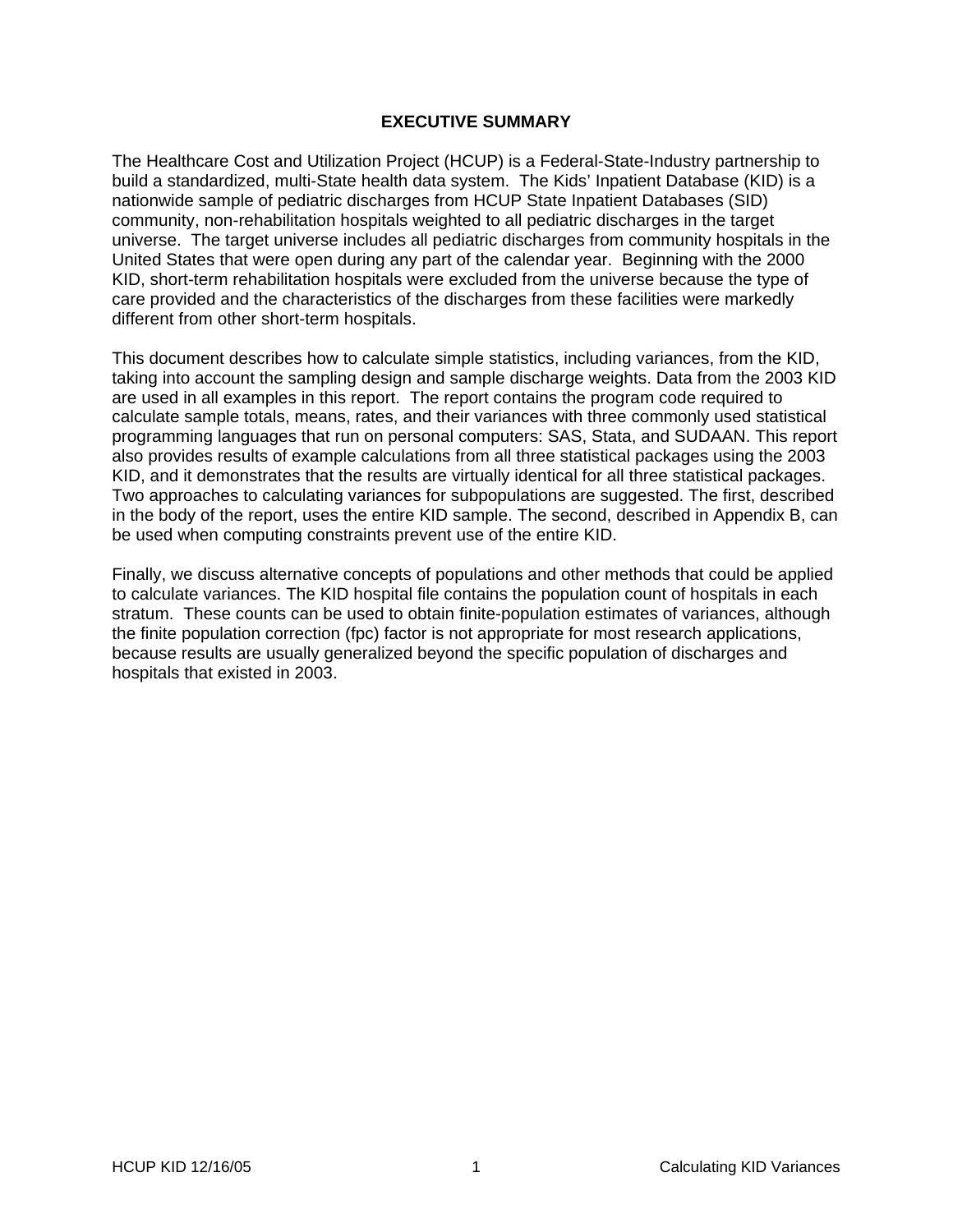## <span id="page-4-0"></span>**INTRODUCTION**

The Kids' Inpatient Database (KID) is one of a family of databases and software tools developed as part of the Healthcare Cost and Utilization Project (HCUP), a Federal-State-Industry partnership sponsored by the Agency for Healthcare Research and Quality (AHRQ).

The KID is a unique and powerful database that contains hospital inpatient stays for children. The KID development team designed the database to permit researchers to study a broad range of conditions and procedures related to hospitalizations of children. Researchers and policy makers can use the KID to identify, track, and analyze national trends in hospital utilization, access, charges, quality, and outcomes for children, and it is especially suited for studying relatively rare conditions and procedures.

This document describes how to calculate statistics, including variances, from the KID, taking into account the sampling design and sample discharge weights. Data from the 2003 KID are used in all examples in this report. The report also provides the program code required to calculate sample totals, means, rates, and their variances with three commonly used statistical programming languages that run on personal computers:

1) SAS Version 9.1,

.

- 2) Stata SE Version 9.1, and
- 3) SUDAAN Release 9.01 (SAS-callable standalone version).

All three languages have procedures for calculating sample statistics and appropriate variances based on data from complex sampling designs. This is important, because unweighted statistics and weighted analyses that fail to account for the KID sample design could yield biased estimates. Although this report does not cover multivariate statistical procedures such as regression analysis, some concepts introduced in this report carry over to those areas of analysis, as well.

Several statistical programming packages allow weighted analyses. If the user prefers to use a statistical package other than these three, it is likely that the options and statements for that package will be similar to those for one of the three packages covered by this report. For an excellent review of such programs, visit the following web site (users are encouraged to check this site for updated information): [http://www.fas.harvard.edu/~stats/survey-soft/survey-soft.html](http://www.fas.harvard.edu/%7Estats/survey-soft/survey-soft.html). Appendix A contains a summary of survey analysis capabilities for SAS, Stata, and SUDAAN copied from the web site.

This report also gives the results of example calculations from all three statistical packages. Therefore, the user can run the program code in this document and check the results obtained against the results reported here.

The introduction continues below with a brief overview of the KID sample design and the discharge weights that accompany the KID database.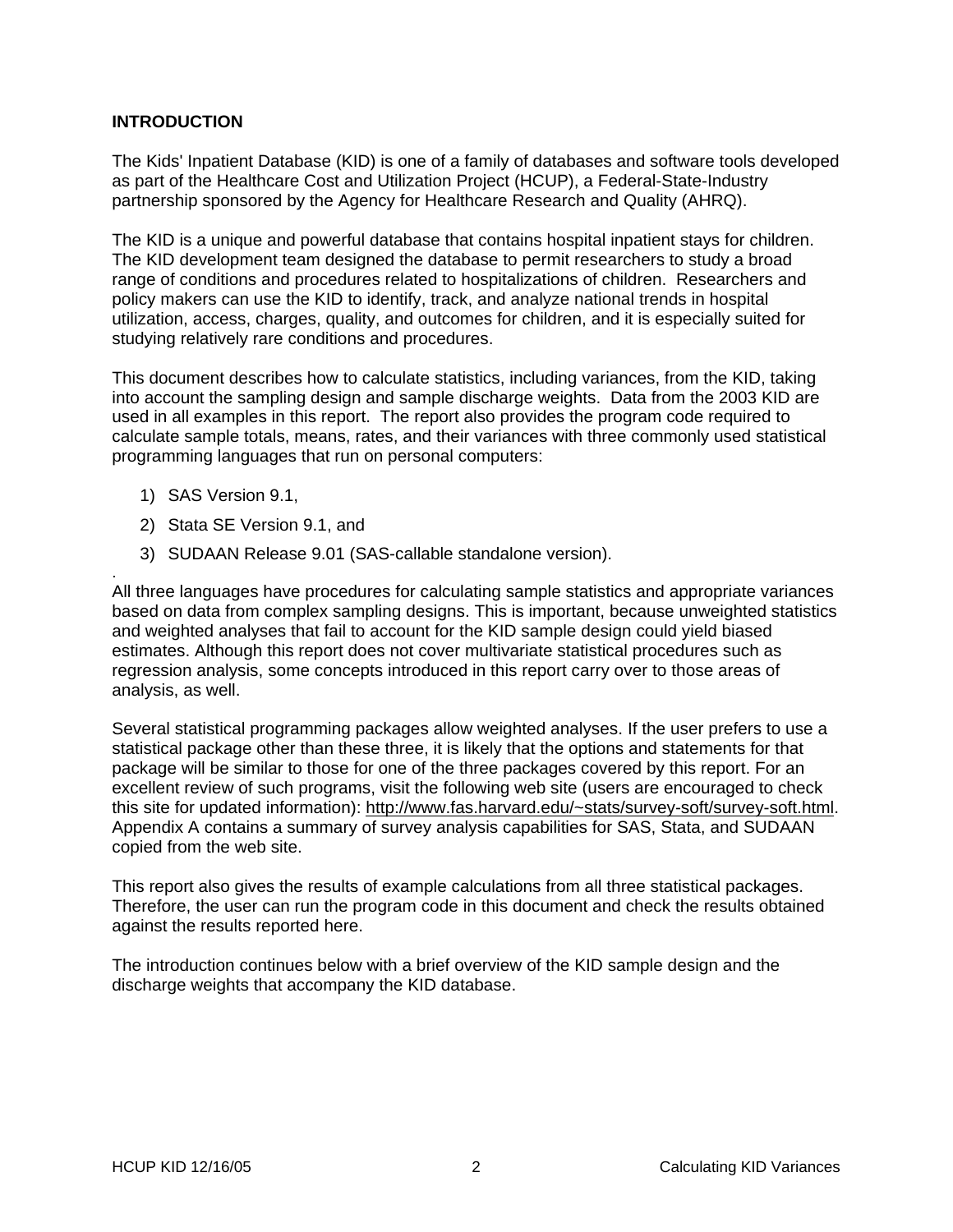### <span id="page-5-0"></span>**KID Sample Design**

The KID sampling frame included all pediatric discharges from community, non-rehabilitation hospitals in the HCUP State Inpatient Databases (SID) that could be matched to the corresponding AHA survey data (subject to state-specific restrictions). Beginning with the 2000 KID, pediatric discharges were defined as having an age at admission of 20 years or less. This range of ages is a modification compared to the 1997 KID, which included only discharges with an admission age of 18 years or younger. In addition, discharges with missing, invalid, or inconsistent ages were excluded.

The KID includes a sample of pediatric discharges from all hospitals in the sampling frame. For the sample, the pediatric discharges were stratified by uncomplicated in-hospital birth, complicated in-hospital birth, and pediatric non-birth. To further ensure an accurate representation of each hospital's pediatric case-mix, we also sorted the discharges by state, hospital, DRG, and a random number within each DRG. We then used systematic random sampling to select 10 percent of uncomplicated in-hospital births and 80 percent of other pediatric cases from each frame hospital. For more design details including definitions of all stratifiers and hospital characteristics, see the report, *Design of the HCUP Kids' Inpatient Database, 2003.* This report is available on the KID Documentation CD-ROM and on the HCUP User Support Website at [www.hcup-us.ahrq.gov.](http://www.hcup-us.ahrq.gov/)

## **KID Sample Weights**

For the discharge sample weights, we post-stratified hospitals on six characteristics contained in the 2003 American Hospital Association (AHA) Annual Survey Database files. Hospitals were stratified by region (Northeast, Midwest, South, and West), location/teaching status (rural, urban teaching, and urban non-teaching), bed size category (small, medium, and large), ownership (government nonfederal [public], private not-for-profit [voluntary], and private investor-owned [proprietary]), and whether the hospital was a freestanding children's hospital.

Location is defined by the AHA's designation of urban or rural. The teaching status of hospitals identified as children's hospitals by the National Association of Children's Hospitals and Related Institutions (NACHRI) is based on an indicator provided by NACHRI. Other hospitals are considered to be teaching hospitals if they have an American Medical Association (AMA) approved residency program, are members of the Council of Teaching Hospitals (COTH), or have a ratio of full-time equivalent interns and residents to beds of .25 or higher. Bed size categories are small, medium, and large, with separate size cut points defined for each combination of hospital region, teaching status, and urban/rural designation. Ownership breakdowns are based on the degree of observed ownership variation within each region across bed size categories. Some of the NIS strata definitions were revised for 1998 and subsequent data years, and both the 2000 and 2003 KID files used these revised strata. The discharge sample weights were calculated within each sampling stratum as the ratio of discharges in the universe to discharges in the sample. The number of discharges in the universe was estimated from the 2003 AHA Annual Survey Database.

## **Missing Values**

The procedures presented in this report omit cases with missing values from all calculations. Values that are missing for any reason can compromise the quality of estimates. If the outcome for discharges with missing values is different from the outcome for discharges with valid values, then sample estimates for that outcome will be biased and will not accurately represent the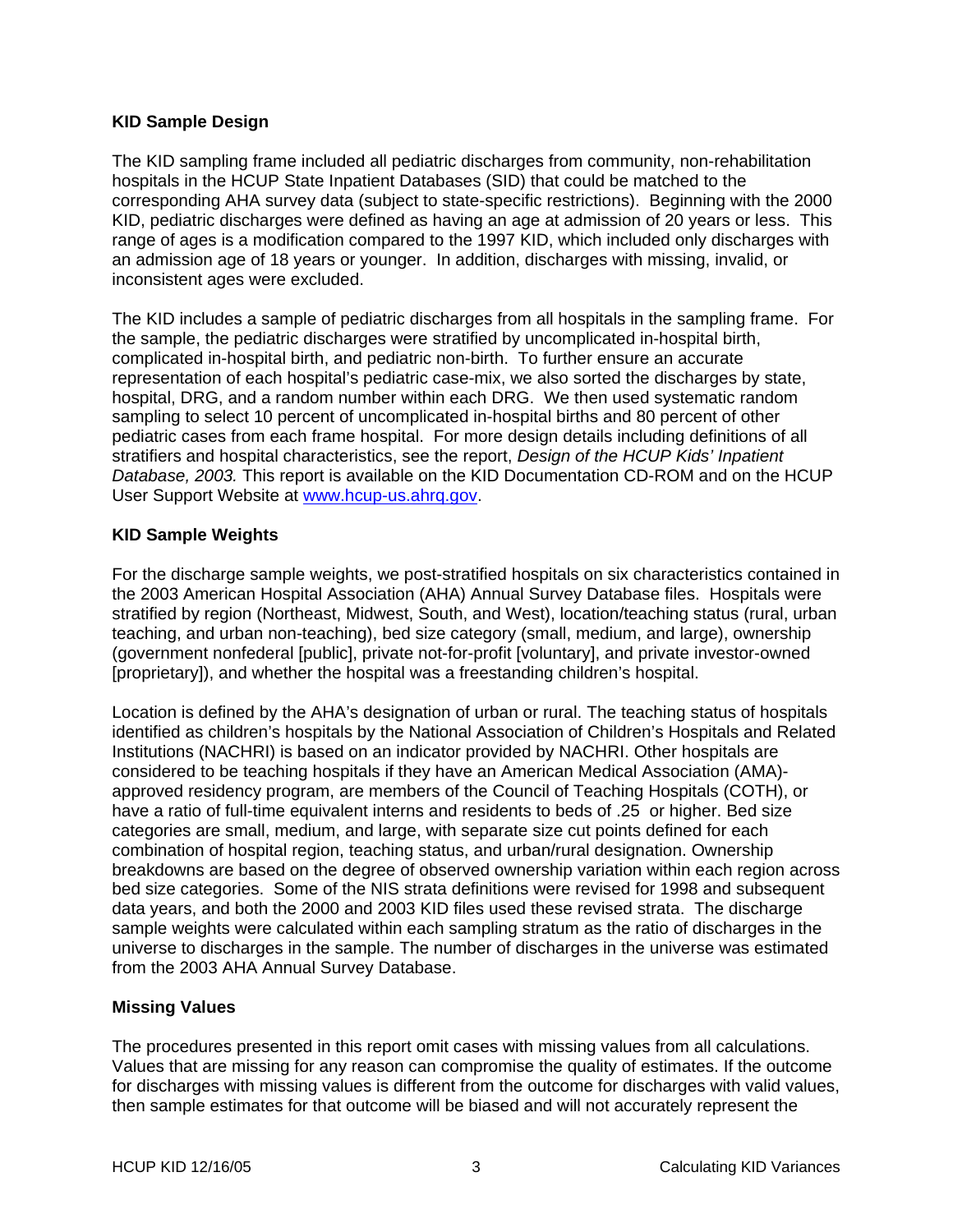<span id="page-6-0"></span>discharge population. There are several techniques available to help overcome this bias. One strategy is to use imputation to replace missing values with acceptable values. Another strategy is to use sample weight adjustments to compensate for missing values<sup>[1](#page-6-1)</sup>. Such data preparation and adjustments are outside the scope of this report; however, if necessary, they should be carried out before using the statistical procedures presented here.

On the other hand, if the cases with and without missing values are assumed to be similar with respect to their outcomes, then no adjustment may be necessary for estimates of means and rates because the means and rates based on nonmissing cases would be representative of the means and rates of missing cases.

It is possible that some adjustment may still be necessary for the estimates of totals. Totals (of non-negative variables) would tend to be underestimated in the presence of missing values of the variable for which the total is estimated because the cases with missing values would be omitted from the calculations. For example, in calculating aggregate charges (the sum of charges), the analyst could impute missing values of hospital charges by using the average charge for the DRG or by using the estimated value from a regression that predicts charges.

The next section establishes some sampling concepts in a short discussion of a formula that could be used to calculate the variance of a total from the KID sample. The following sections contain the program code required to estimate some sample statistics and their variances using each of the three statistical packages. We demonstrate that the results are identical or very similar for all of the programs. Finally, we discuss the finite population correction, alternative concepts of population, and other methods that could be applied to calculate variances.

## **RATIONALE AND FORMULAS FOR KID VARIANCE CALCULATIONS**

For a simple random sample of discharges, the usual variance calculations are appropriate. For example, the unbiased estimate for the variance of hospital length of stay (LOS) based on a sample of n discharges would be calculated as:

$$
\hat{\sigma}^2 = \frac{\sum_{i=1}^n (x_i - \overline{x})^2}{n-1}
$$

where  $x_i$  is the LOS for discharge i, and  $\bar{x}$  is the mean LOS over the sample of *n* discharges. Consequently, the estimated standard error of the mean would be calculated as:  $\hat{\sigma}/\sqrt{n}$ .

However, the sample of KID discharges is not a simple random sample. Only discharges from hospitals in states that participate in HCUP and agree to contribute to the KID are available for inclusion in the KID. For the purpose of calculating variances, we consider hospitals inside the frame to be similar to hospitals outside the frame within each stratum. Consequently, although *we do not actually draw a sample of hospitals for the KID*, for estimation purposes we nevertheless treat the KID hospitals as though they were randomly selected at the first stage of sampling from the entire universe of hospitals within each stratum.

Standard formulas for stratified, two-stage cluster sample without replacement may be used to calculate statistics and their variances in most KID applications*.* The proportion of KID hospitals within each stratum varies according to the HCUP participation rate. We select a random

<span id="page-6-1"></span><sup>-</sup>1 See, for example, Foreman, E.K., *Survey Sampling Principles*, Dekker, New York, 1991, Chapter 10.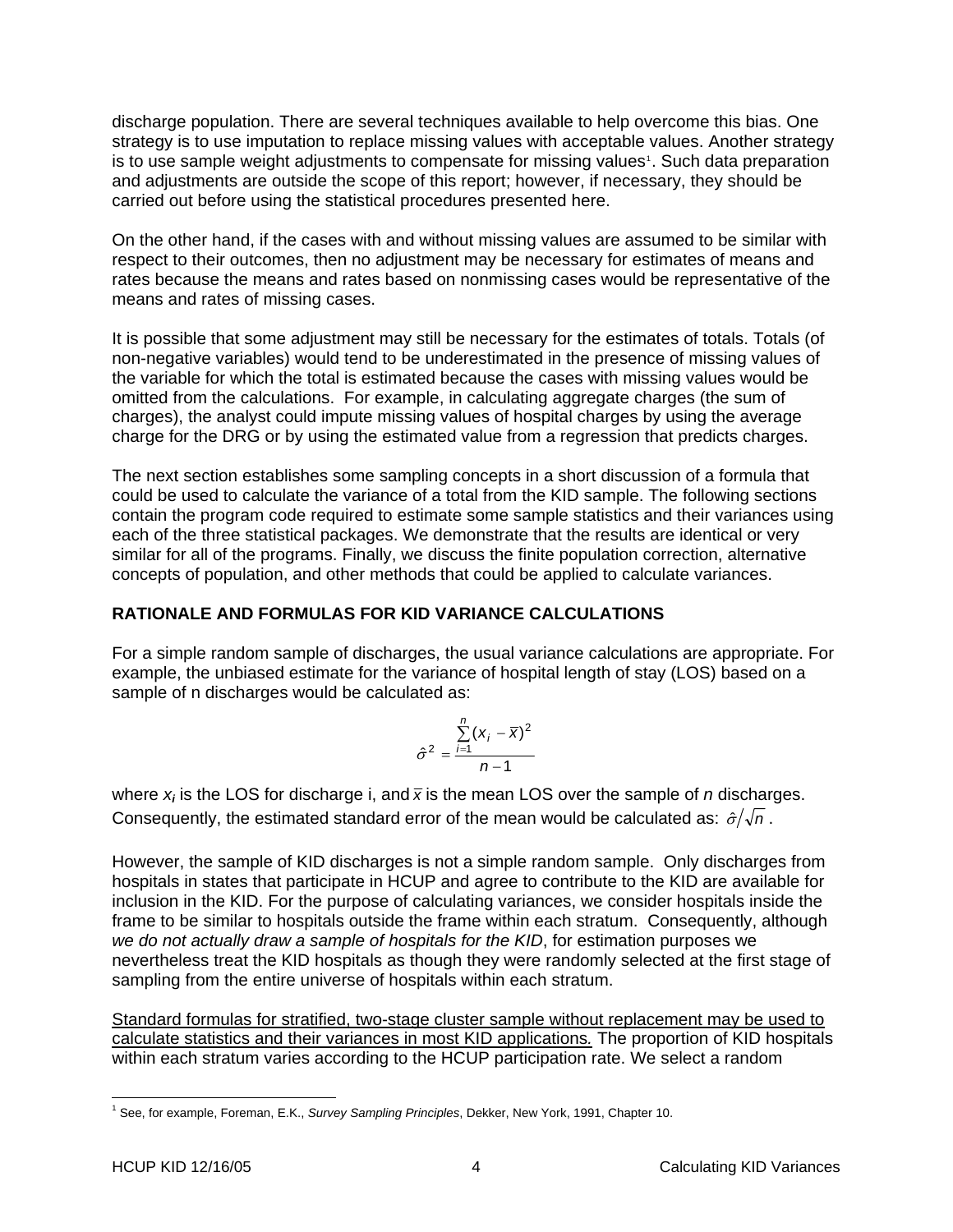sample of hospital discharges from each of the KID hospitals. Consequently, the KID sample *resembles* a stratified two-stage cluster sample with hospitals as the clusters sampled in the first stage and with discharges as the elementary units sampled at a rate of 10 percent for uncomplicated newborns and at a rate of 80 percent for other pediatric discharges (age 20 years and under).

A complication, which we ignore in calculating variances below, is that the hospital sampling frame does not contain the entire universe of U.S. hospitals. The frame contains only hospitals in the 36 states for which all-payer discharge data were made available to the KID. To the extent that states in the frame differ from other states on outcomes within each stratum, this could lead to biased estimates. Consequently, KID users are encouraged to compare estimates from the KID to other benchmarks whenever they are available. For the 1997 KID, we compared a broad range of estimates from the KID to estimates from the National Hospital Discharge Survey (NHDS)<sup>[2](#page-7-0)</sup>. Most estimates were consistent between the two data sources. The updated report for the current KID is expected to be available on the HCUP User Support Website ([www.hcup-us.ahrq.gov\)](http://www.hcup-us.ahrq.gov/) in late January, 2006.

The appropriate variance formula, for a stratified two-stage cluster sample, employs weights and components for the two stages of sampling. This is necessary to account for the possibility that sample discharges within hospitals may be more homogeneous in their outcomes than sample discharges between hospitals. If the analyst wants finite population estimates, then factors are also needed to correct for the proportion of the universe included in the sample at each level (finite population correction factors).

The following example is meant to illustrate the "behind the scenes" calculations that statistical programs make for variances based on sample designs. The reader may move on to the next section of this report without understanding the technical details of this example.

For this example, consider the estimated total of a variable Y, calculated as the weighted sum:

$$
T = \sum_{s} \sum_{h} \sum_{d} w_{shd} y_{shd}
$$

where:

*yshd* = the observed value of variable Y for sample discharge *d* within sample hospital *h* within stratum *s*.

 $w_{\text{shd}}$  = a set of discharge weights or any other constants over the set of sample discharges, hospitals, and strata. An estimate of the variance of T from the sample is:

$$
\hat{\sigma}_T^2 = \sum_s (1 - f_s) n_s V_s + \sum_s f_s \sum_h (1 - f_{sh}) n_{sh} V_{sh}
$$
\n(1)

where:

*fs* = the proportion of the universe hospitals sampled in stratum *s*. If we wish to generalize results to a broader set of hospitals and patients outside that year's hospital population, then we would set  $f_s = 0$ . This might be desirable, for example, if the analyst wishes to draw inferences about a future year or wishes to use the results to set policy going forward.

<span id="page-7-0"></span> 2 2000 KID Comparison Report.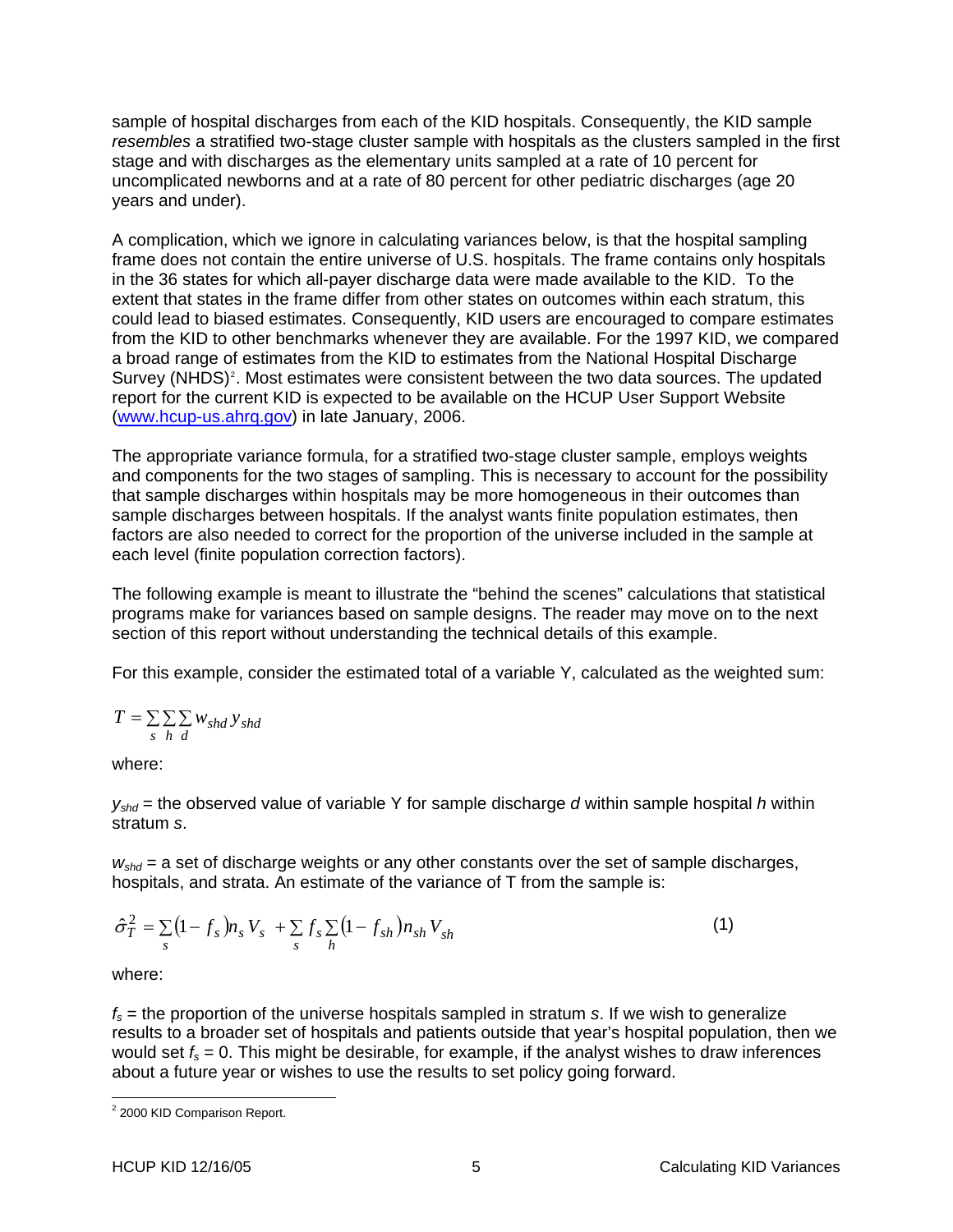$n<sub>s</sub>$  = the number of hospitals within stratum s.

*fsh* = the proportion of the discharges in the sample from sample hospital *h* within stratum *s*. For the KID,  $f_{sh}$  = .10 for uncomplicated newborns and  $f_{sh}$  = .80 for other discharges. However, an analyst may wish to consider this a sample from an infinite population (of possible patients) rather than a finite population, in which case  $f_{sh} = 0$ .

 $n_{sh}$  = the number of discharges in hospital h within stratum s.

 $V_s$  = the component of variance due to the first stage of sampling (variation among hospitals within stratum s):

$$
V_s = \frac{\sum_{h} \left( \sum_{d} w_{shd} y_{shd} - \frac{\sum_{h} \sum_{d} w_{shd} y_{shd}}{n_s} \right)^2}{(n_s - 1)}
$$

Notice that the numerator is the sum of squared deviations of the individual hospital totals from the mean hospital total, and the sum is over all hospitals in stratum s, similar to the familiar calculation for the variance of any sample statistic. Also notice in equation 1 that this term is multiplied by zero if  $f_s = 1$ . In that case, all hospitals within stratum s are sampled, and the estimated total for that stratum has no sampling error associated with it.

*Vsh* = the component of variance due to the second stage of sampling (variation among discharges within hospital h in stratum s):

$$
V_{sh} = \frac{\sum_{d} w_{shd} y_{shd} - \frac{\sum_{d} w_{shd} y_{shd}}{n_{sh}}}{n_{sh} - 1}
$$

Again, this calculation of a variance is familiar. The numerator is the sum of squared deviations of the individual weighted discharge totals from the mean weighted discharge total for each hospital h in stratum s. If the sampling rate  $f_{sh}$  = 1 for hospital h in stratum s, then this term is multiplied by zero in equation 1 because the hospital total is estimated without error.

Many statistical packages use variance formulas similar to (1) to estimate variances for simple statistics, such as means and totals.

It is important to recognize that these variance calculations assume that the analyst is interested in making inferences to the finite population of hospital discharges in the year of the data. As the sampling fraction *f* approaches 1, the sampling variance approaches zero. If the analyst is interested in making inferences to another population, not the specific discharges represented in the discharge population for the year of the data, then the sampling fraction *f* should be set to zero. *Our examples will not use the finite population correction (fpc) and, in general, most analyses will not use the fpc*. However, we will indicate the effect of the fpc and how the fpc could be incorporated.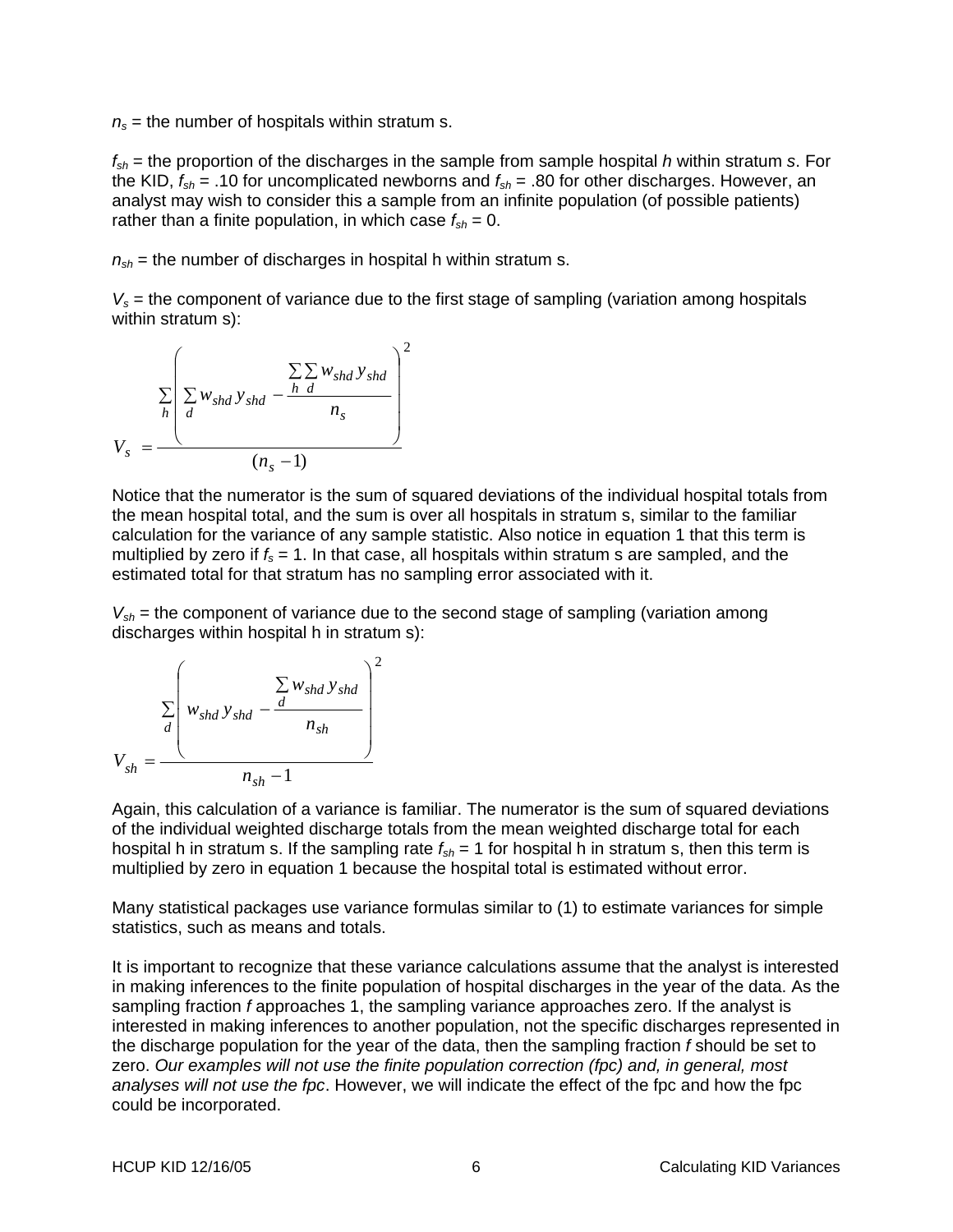## <span id="page-9-0"></span>**EXAMPLES OF KID VARIANCE CALCULATIONS**

The example analysis is for a subpopulation of the KID defined by a Clinical Classifications Software (CCS) diagnosis category code equal to 128*: Asthma.* CCS is a tool for clustering patient diagnoses and procedures into a manageable number of clinically meaningful categories developed at the Agency for Healthcare Research and Quality (*Clinical Classifications Software*. Fact Sheet. Agency for Healthcare Research and Quality, Rockville, MD. http://www.ahrq.gov/data/hcup/ccsfact.htm).

To obtain estimates, we created an indicator variable using SAS to identify the subset of discharges with asthma for the analysis ( $DXCCS1 = 128$ ). For Stata, we also generated a data file in ASCII format. The SAS-callable version of SUDAAN can use the SAS file. However, like Stata, the standalone version of SUDAAN would also require the ASCII format.

The SAS, Stata, and SUDAAN program code for the analysis of the asthma subpopulation are shown below, along with examples of the output produced by each program.

In these examples, the following conventions apply:

- UPPERCASE WORDS denote KID variable names.
- Lowercase words denote keywords and options that are part of the programming language.
- *Italicized words* denote information to be supplied by the researcher.
- **Bold words** denote comments.

Note that the example programs shown here use the entire KID, which is the approach generally recommended for calculating standard errors and which will yield correct standard errors. If computing constraints force the use of a subset of the KID (such as a specific subpopulation defined by a condition or by patient characteristics), then refer to Appendix B for alternative methods.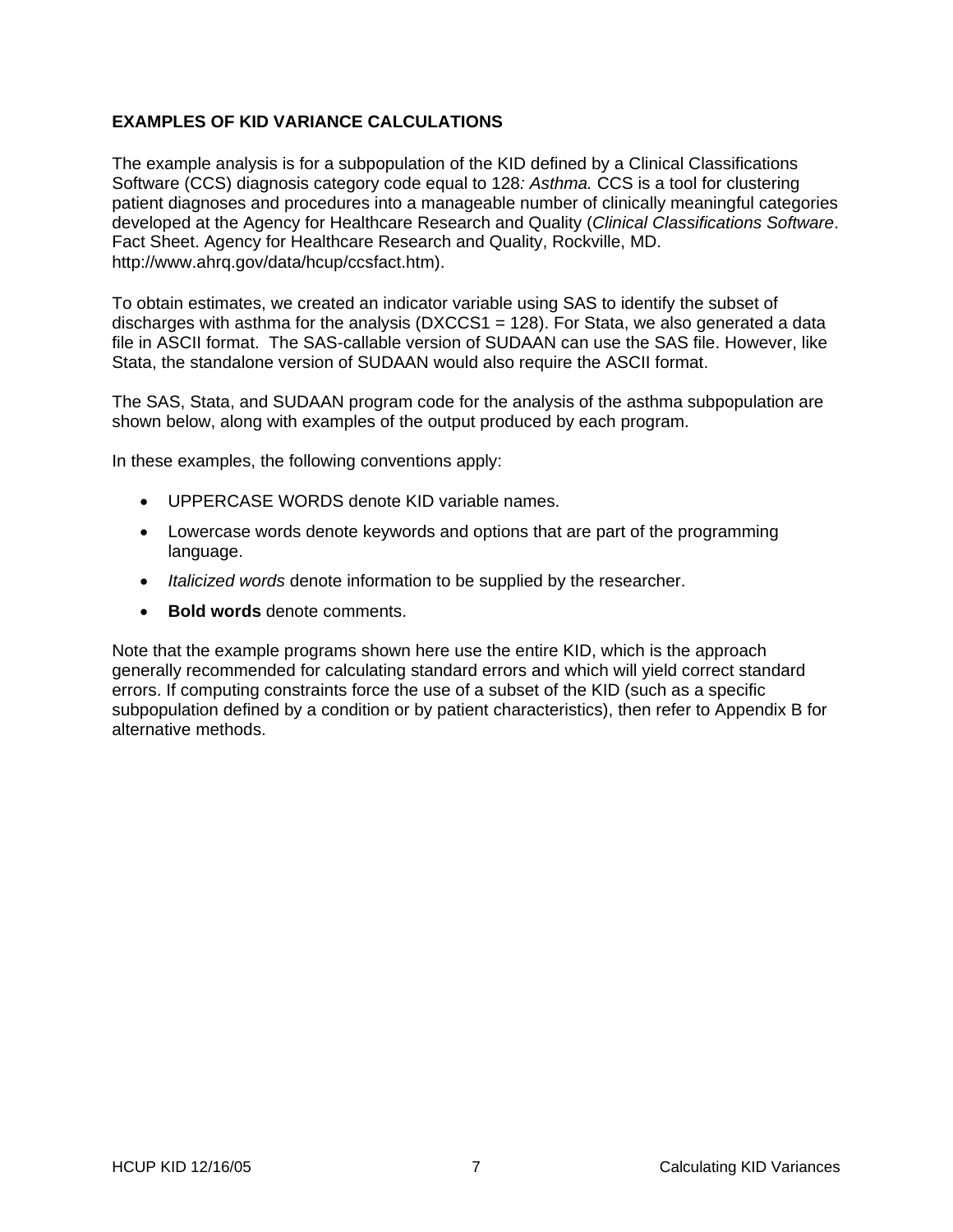### <span id="page-10-0"></span>**SAS Programming Statements**

```
/* Create analysis file */ 
libname IN "location of kid file" ; 
data ASTHMA ; 
  set IN.KID_2003_CORE; 
  if DXCCS1 = 128 then ASTHMA = 1; else ASTHMA = 0;
 DISCHGS = 1 ;
/* Obtain estimates: The following SAS code produces estimates of 
the sums, the means, and the standard errors for the number of 
discharges, the length of stay, and the total hospital charges */ 
proc surveymeans data=ASTHMA sum std mean stderr ; 
  weight DISCWT ; 
  class DIED ; 
  cluster HOSPID ; 
  strata KID_STRATUM ; 
  var DISCHGS LOS DIED TOTCHG ; 
  domain ASTHMA ;
/* Note: If finite population estimates of standard errors are */ 
/* wanted, then the PROC SURVEYMEANS statement could include the */ 
/* "total= " option, indicating a file containing the number */ 
/* of population hospitals in each stratum, such as could be */ 
/* constructed from the KID hospital file. */
```
- The PROC SURVEYMEANS statement invokes the SAS procedure.
- The DATA= option requests that the analysis be performed on the file specified. If this statement is omitted, SAS uses the most recently created dataset.
- The SUM option requests the sum for variables listed in the VAR statement. For example, the variable DISCHGS is set to equal 1 for every record, so its sum estimates the total number of discharges.
- The STD option requests the standard error of the sum.
- The MEAN and STDERR options request that the mean and its standard error be printed. The default statistics are the mean, its standard error, and 95% confidence limits.
- The WEIGHT statement weights each record by the value of the variable DISCWT.
- The CLASS statement identifies DIED as a categorical variable for which a ratio analysis is performed (ratio of sum of DIED to sum of DISCWT).
- The STRATUM statement specifies KID\_STRATUM as the stratum identifier.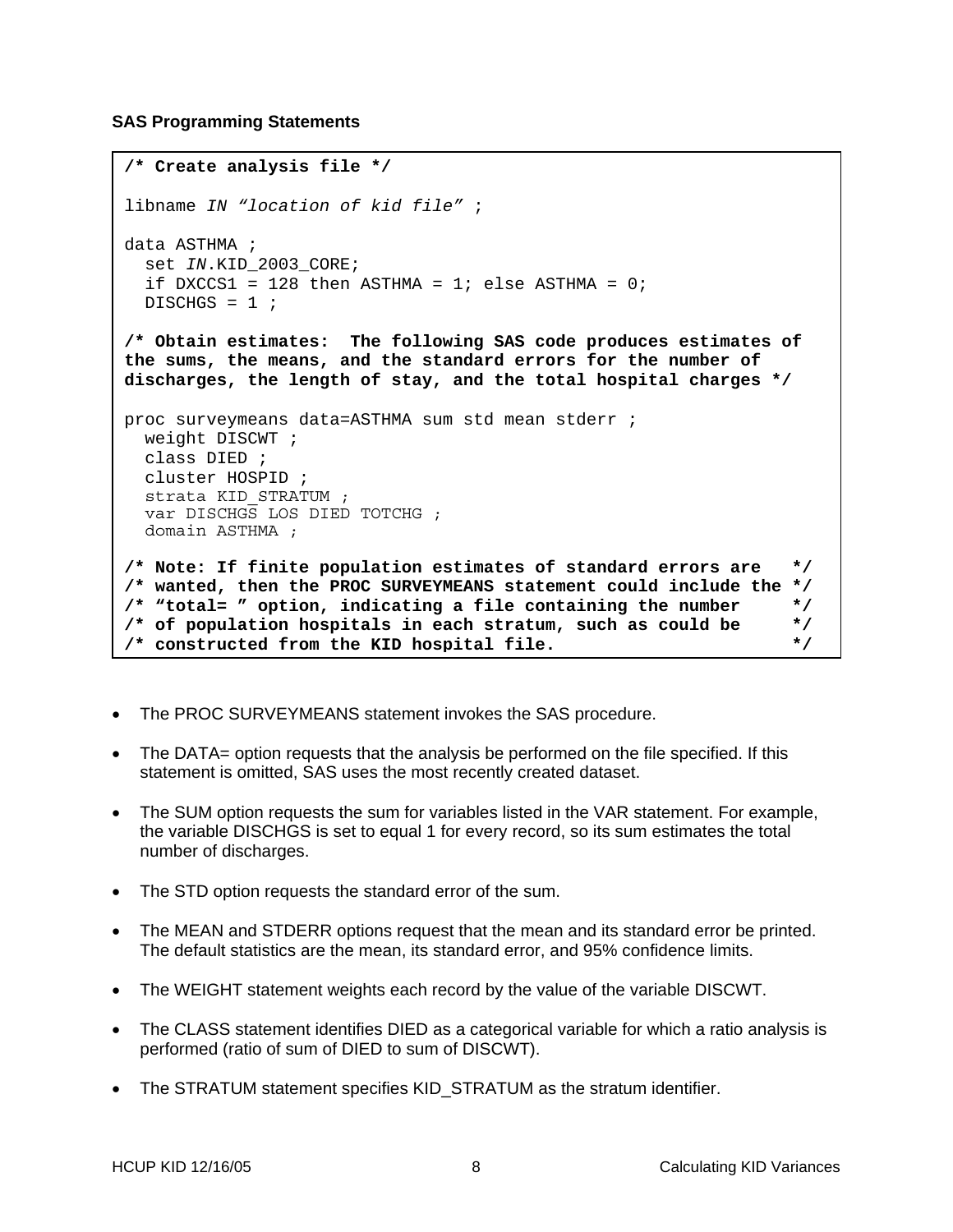- The CLUSTER statement specifies HOSPID as the cluster identifier.
- The VAR statement requests the statistics for the variables DISCHGS, LOS, TOTCHG and DIED. If the VAR statement is omitted, statistics will be calculated for all of the variables in the dataset except for those listed in the WEIGHT, STRATUM or CLUSTER statement.
- The DOMAIN statement requests separate statistics for the subpopulations of asthmatics and non-asthmatics.

These commands produced the following output:

### **SAS Output (for Asthma = 1)**

| Data Summary              |            |  |
|---------------------------|------------|--|
| Number of Strata          | 61         |  |
| Number of Clusters        | 3438       |  |
| Number of<br>Observations | 2984129    |  |
| Sum of Weights            | 7409161.76 |  |

| <b>Class Level Information</b> |                             |               |  |
|--------------------------------|-----------------------------|---------------|--|
| <b>Class</b><br>Variable Label |                             | Levels Values |  |
| <b>DIED</b>                    | Died during hospitalization |               |  |

| Variable      | Label                          | Mean        | Std Error of Mean | <b>Sum</b> | Std Dev      |
|---------------|--------------------------------|-------------|-------------------|------------|--------------|
| dischgs       |                                | 1,000000    |                   | 173392     | 5585, 186299 |
| <b>LOS</b>    | Length of stay<br>(cleaned)    | 2.328225    | 0.023386          | 403695     | 14645        |
| <b>TOTCHG</b> | Total charges<br>(cleaned)     | 7650.602681 | 216,086445        | 1308540386 | 63393715     |
| <b>DIED</b>   | Died during<br>hospitalization | 0.000136    | 0.000039234       | 23.654124  | 6.825513     |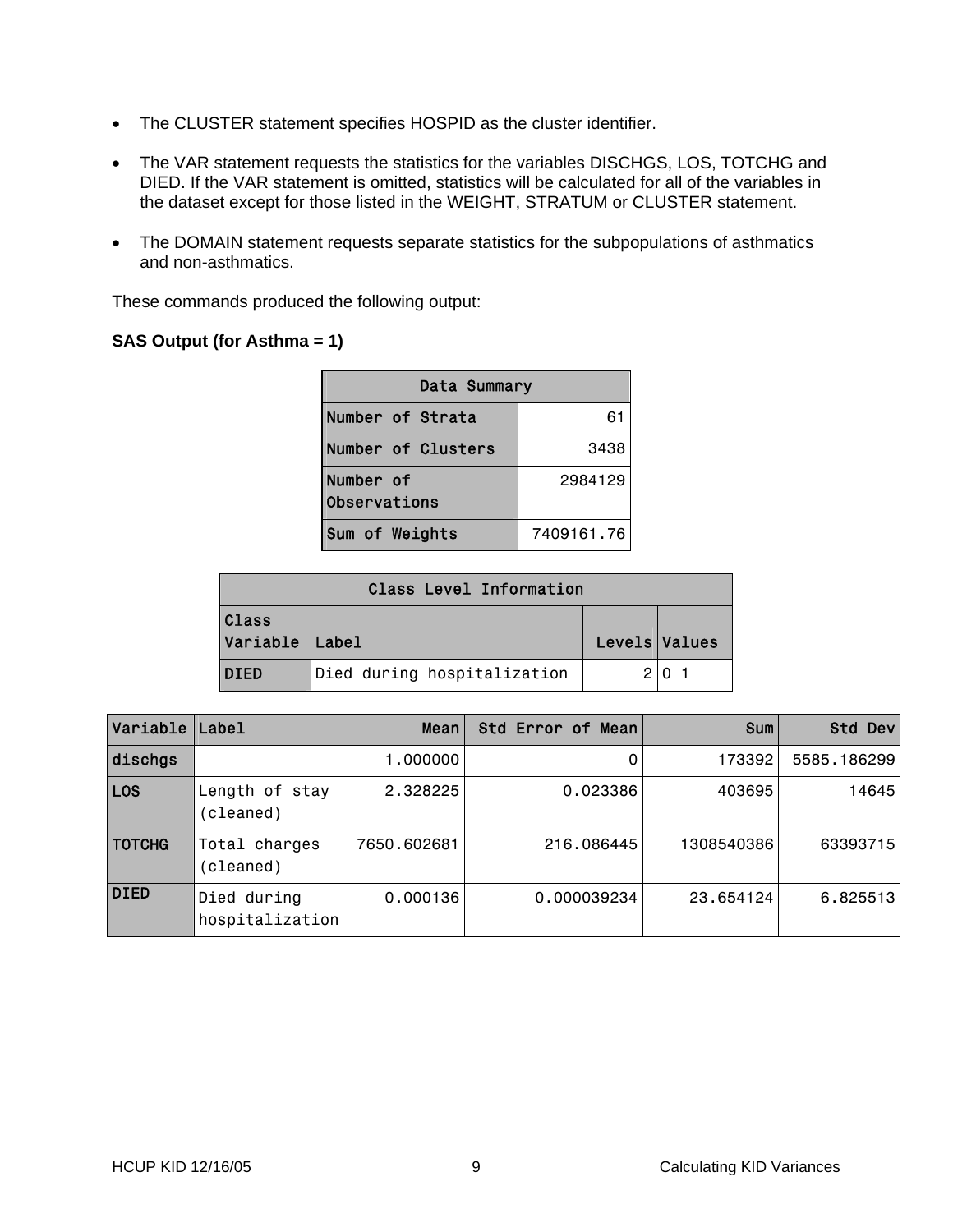<span id="page-12-0"></span>**Stata Programming Statements** 

```
/* Using SAS, create an ASCII file for use by STATA */ 
libname IN "location of kid file" ; 
data _null_ ; 
  set IN.KID_2003_CORE ; 
  if DXCCS1 = 128 then ASTHMA = 1 ; else ASTHMA = 0 ;
 DISCHGS = 1 ;
  file "file to write" ; 
 if LOS < 0 then LOS = . ;
  if DIED < 0 then DIED = : ;
 if TOTCHG \lt 0 then TOTCHG = . ;
   put KID_STRATUM 1-4 HOSPID 6-10 DIED 12 LOS 14-17 
       DISCHGS 19 TOTCHG 21-27 ASTHMA 29 +1 DISCWT ; 
/* Obtain STATA Version 9.1 estimates */ 
/* Note: Stata commands should be entered in lowercase text */ 
set memory 150000 
infile KID_STRATUM HOSPID DIED LOS DISCHGS TOTCHG 
       ASTHMA DISCWT using "DATASET NAME" 
svyset HOSPID [pweight = DISCWT], strata (KID_STRATUM) 
svy: total DISCHGS, subpop(ASTHMA) 
svy: mean LOS TOTCHG, subpop(ASTHMA) 
svy: ratio DIED DISCHGS, subpop(ASTHMA)
```
- The SET MEMORY command increases the memory allocated to Stata to 150 megabytes. The default memory allocation of 1 megabyte is too small for the KID and will need to be changed prior to any analyses. (This command works only for the Windows and Unix versions of Stata. Users of other versions should see the manual specific to their operating system).
- The INFILE command lists the variables to read in from the dataset created for this analysis.
- The SVYSET command identifies the primary sampling unit, weight variable, and the stratification variable. For Stata versions lower than 9.0, the command is: SVYSET [PWEIGHT = discwt], STRATA (kid\_stratum) PSU (hospid).
- The SVY: TOTAL command requests the estimate of the total and standard error for the variable listed. For Stata versions lower than 9.0, the command is: svytotal DISCHGS, subpop(ASTHMA).
- The SVY: MEAN command requests the estimate of the mean and its standard error for the variables listed. Note that Stata uses listwise deletion for missing values. Consequently, Stata ignores observations missing *either* LOS *or* TOTCHG. To avoid this, use separate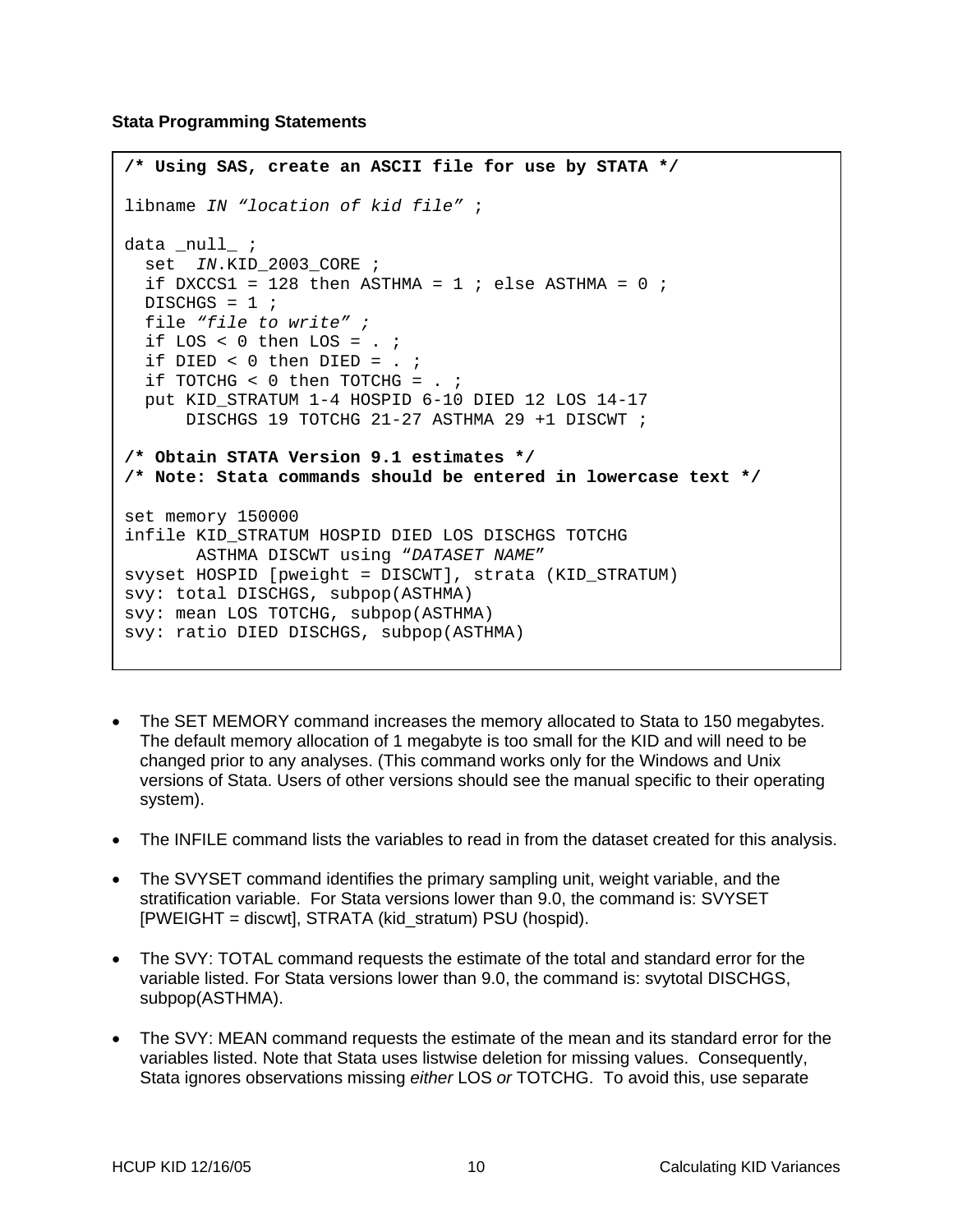SVY: Mean commands for LOS and TOTCHG. For Stata versions lower than 9.0, the command is: svymean LOS TOTCHG, subpop(ASTHMA).

- The SVY: RATIO command requests the ratio of the two variables listed, in this case, of those who died to total discharges. For Stata versions lower than 9.0, the command is: svyratio DIED DISCHGS, subpop(ASTHMA).
- The SUBPOP option requests statistics for the subpopulation of asthmatics.

The results are shown on the next page.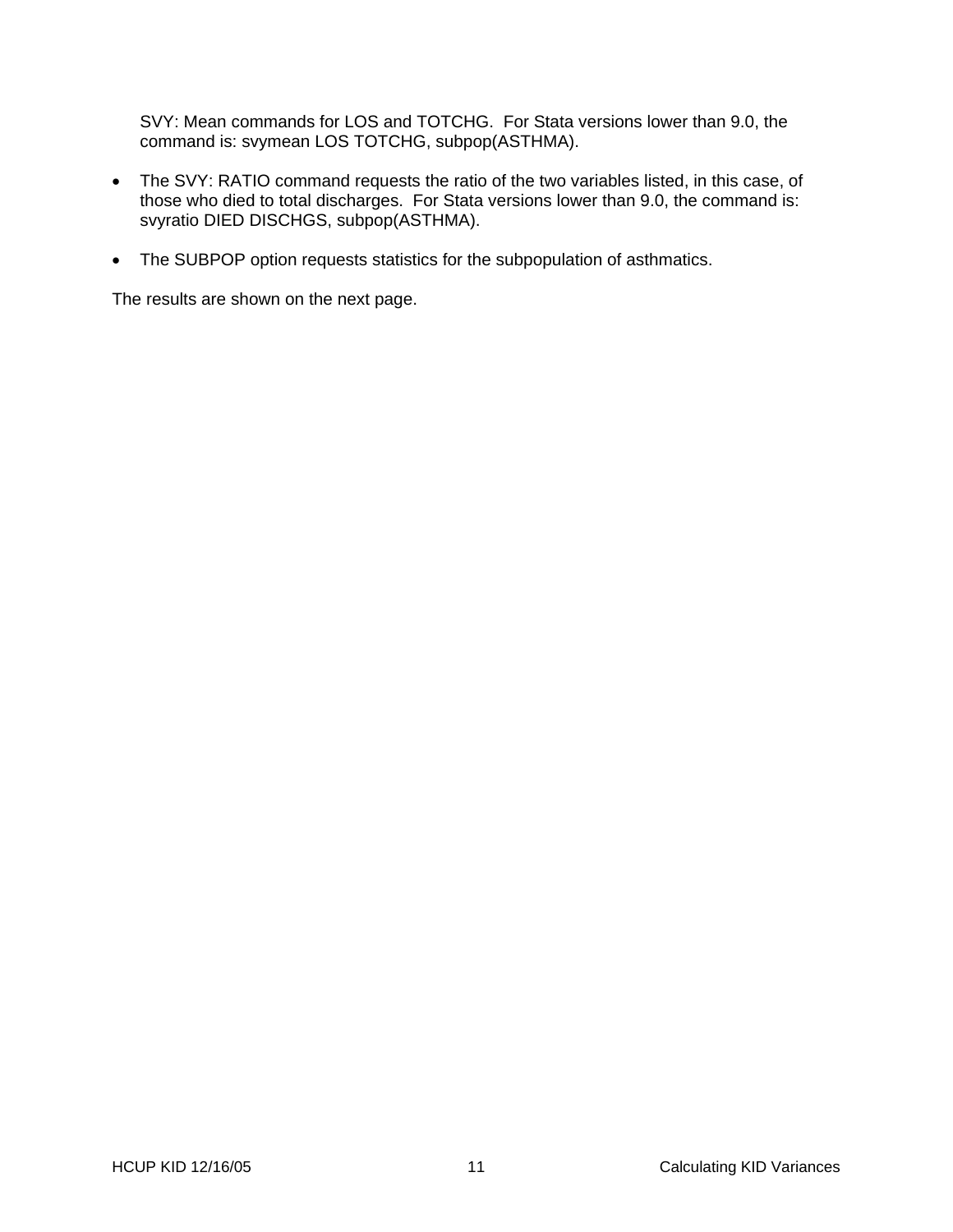These commands produce the following output:

### **Stata Output (for asthma = 1)**

```
Survey: Total estimation 
Number of strata = 61 Number of obs = 2984129 
Number of PSUs = 3438
                               Subpop. no. obs = 102101 
 Subpop. size = 173392 
 Design df = 3377 
              -------------------------------------------------------------- 
                       | Linearized 
           | Total Std. Err. [95% Conf. Interval] 
-------------+------------------------------------------------ 
    dischgs | 173391.6 5585.186 162440.9 184342.3 
Survey: Mean estimation 
Number of strata = 61 Number of obs = 2916018 
Number of PSUs = 3408 Population size = 7.2e+06 
                               Subpop. no. obs = 100483 
 Subpop. size = 171038 
 Design df = 3347 
         -------------------------------------------------------------- 
            | Linearized 
                 | Mean Std. Err. [95% Conf. Interval] 
   -------------+------------------------------------------------ 
      los | 2.335077 .0235326 2.288937 2.381217 
     totchg | 7650.603 215.8839 7227.325 8073.88 
-------------------------------------------------------------- 
Survey: Ratio estimation 
                          Number of obs = 2982507<br>Population size = 7 40106
Number of strata = 61<br>Number of PSUs = 3436 Population size = 7.4e+06
                               Subpop. no. obs = 102095 
 Subpop. size = 173382 
 Design df = 3375 
     _ratio_1: died/dischgs 
                   -------------------------------------------------------------- 
                       | Linearized 
           | Ratio Std. Err. [95% Conf. Interval] 
              -------------+------------------------------------------------ 
 ratio 1 | .0001364 .0000392 .0000595 .0002134
```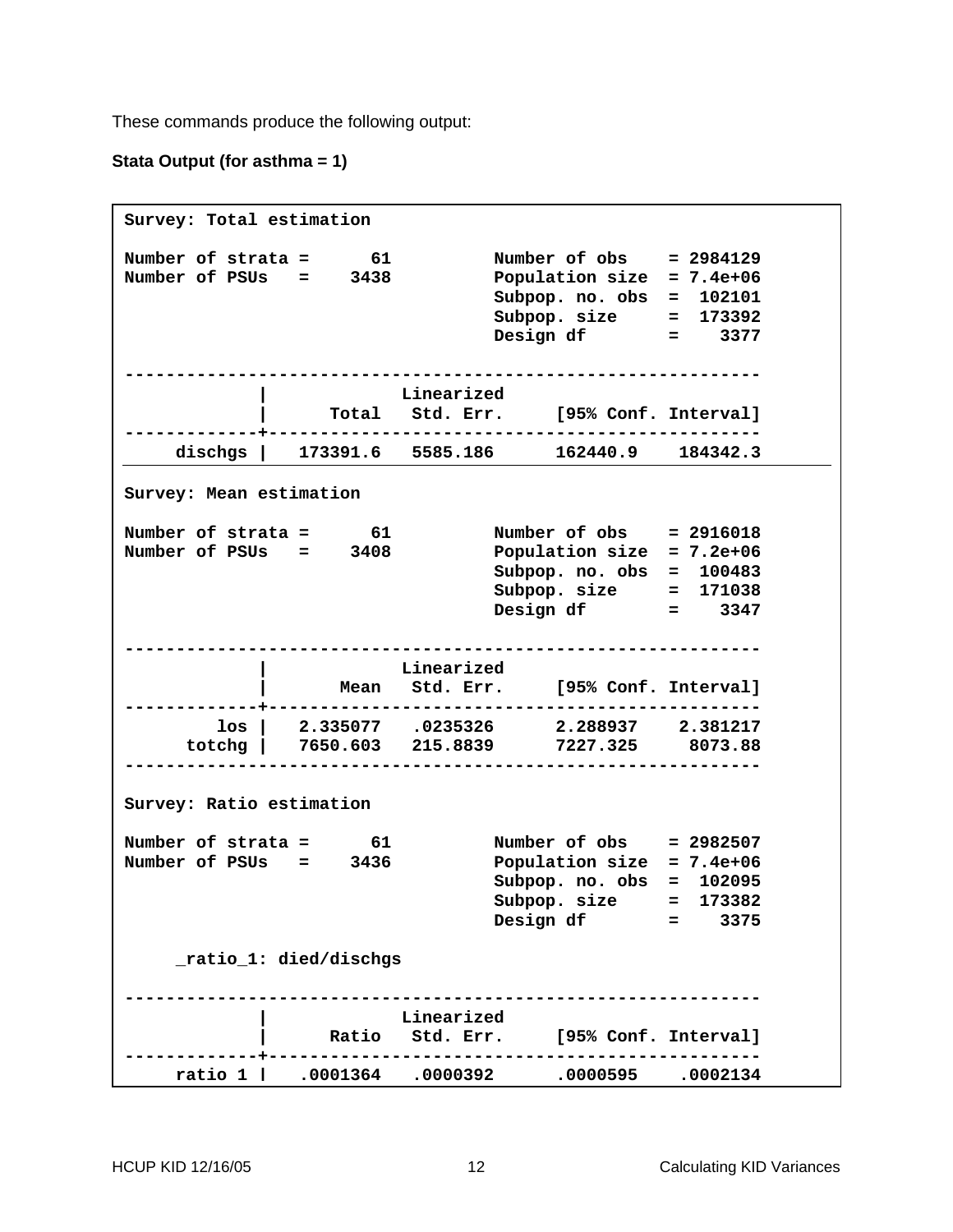<span id="page-15-0"></span>**SUDAAN Programming Statements** 

```
/* The following code produces the estimate and standard error for 
total hospital discharges, mean length of stay, and mean total 
charges using the SAS-callable version of SUDAAN */ 
/* Create analysis file */ 
libname IN "location of kid file" ; 
data ASTHMA ; 
   set IN.KID_2003_CORE; 
  if DXCCS1 = 50 then ASTHMA = 1 ; else ASTHMA = 2 ;
  DISCHGS = 1 ;
proc sort data=ASTHMA ; by KID_STRATUM HOSPID ; 
proc descript data=ASTHMA filetype=sas design=wr ; 
   weight DISCWT ; 
   nest KID_STRATUM HOSPID ; 
  seteny colwidth = 24 decwidth = 5;
   var LOS DISCHGS TOTCHG ; 
   subgroup ASTHMA ; 
   levels 2 ; 
   print total setotal mean semean ; 
/* SUDAAN does not allow continuous and categorical variables */ 
/* to be analyzed in a single step. The following procedure */ 
/* calculates statistics for the categorical variable "died". */ 
proc descript data=ASTHMA filetype=sas design=wr ; 
   weight DISCWT ; 
  setenv colwidth = 24 decwidth = 5;
 nest KID STRATUM HOSPID ;
   var DIED ; 
   catlevel 1 ; /* Specifies analysis for the category died = 1 */ 
   subgroup ASTHMA ; 
   levels 2 ;
```
- The PROC DESCRIPT statement invokes the procedure.
- The DATA= option specifies the dataset name.
- The FILETYPE option specifies that this is a SAS file.
- The DESIGN= option identifies this as a sample With Replacement (WR). KID hospitals were not sampled with replacement. However, this specification is appropriate when the hospital "population" is considered very large or conceptually infinite.
- The WEIGHT statement identifies DISCWT as the weight variable.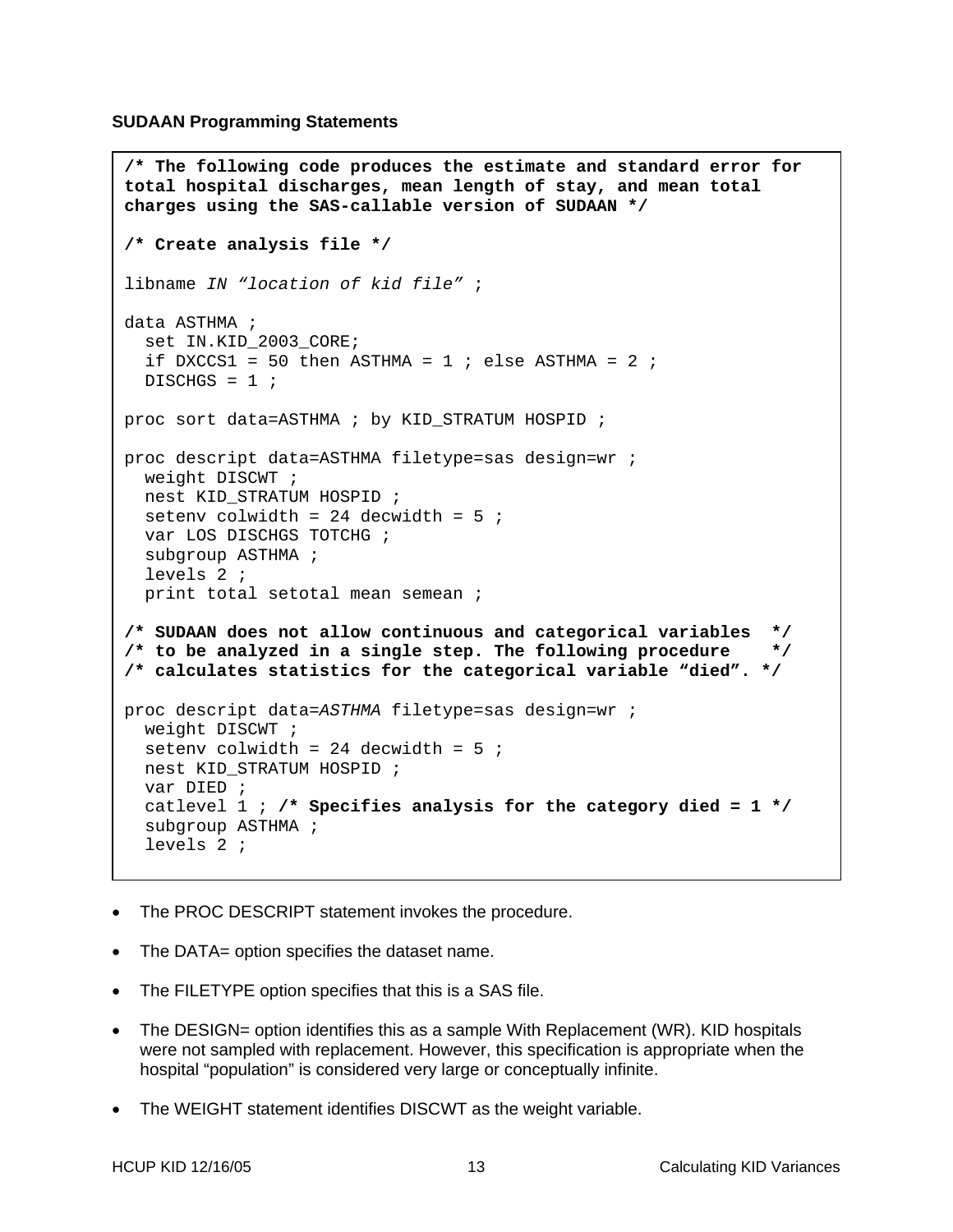- The SETENV statement increases the column width to allow the printing of numbers larger than the default width and increases the number of digits past the decimal to 5.
- The NEST statement identifies KID\_STRATUM as the stratum variable and HOSPID as the primary sampling unit.
- The VAR statement lists the variables to be included in the analysis.
- The CATLEVEL statement specifies that the analysis is for the category of DIED = 1.
- The SUBGROUP statement requests statistics for the subpopulation of asthmatics (and non-asthmatics).
- The LEVELS statement tells SUDAAN that ASTHMA has two levels (1 and 2).

These statements produced the following output:

### **SUDAAN Output (for Asthma = 1, slightly reformatted for readability)**

| Variable                 |          | <b>ASTHMA</b>    |
|--------------------------|----------|------------------|
| Length of stay (cleaned) | Total    | 403694.62433     |
|                          | SE Total | 14644.98761      |
|                          | Mean     | 2.32822          |
|                          | SE Mean  | 0.02339          |
| <b>DISCHGS</b>           | Total    | 173391.61547     |
|                          | SE Total | 5585, 18630      |
|                          | Mean     | 1.00000          |
|                          | SE Mean  | 0.00000          |
| Total charges (cleaned)  | Total    | 1308540385.62639 |
|                          | SE Total | 63393715.17573   |
|                          | Mean     | 7650.60268       |
|                          | SE Mean  | 216,08644        |

| Variable           |                 | ASTMHA       |
|--------------------|-----------------|--------------|
| Died during        | Sample Size     | 102095.00000 |
| hospitalization: 1 | Weighted Size   | 173381.79587 |
|                    | Total           | 23.65412     |
|                    | Lower 95% Limit | 10.27157     |
|                    | Upper 95% Limit | 37.03668     |
|                    | Percent         | 0.01364      |
|                    | SE Percent      | 0.00392      |
|                    | Lower 95% Limit | 0.00776      |
|                    | Upper 95% Limit | 0.02398      |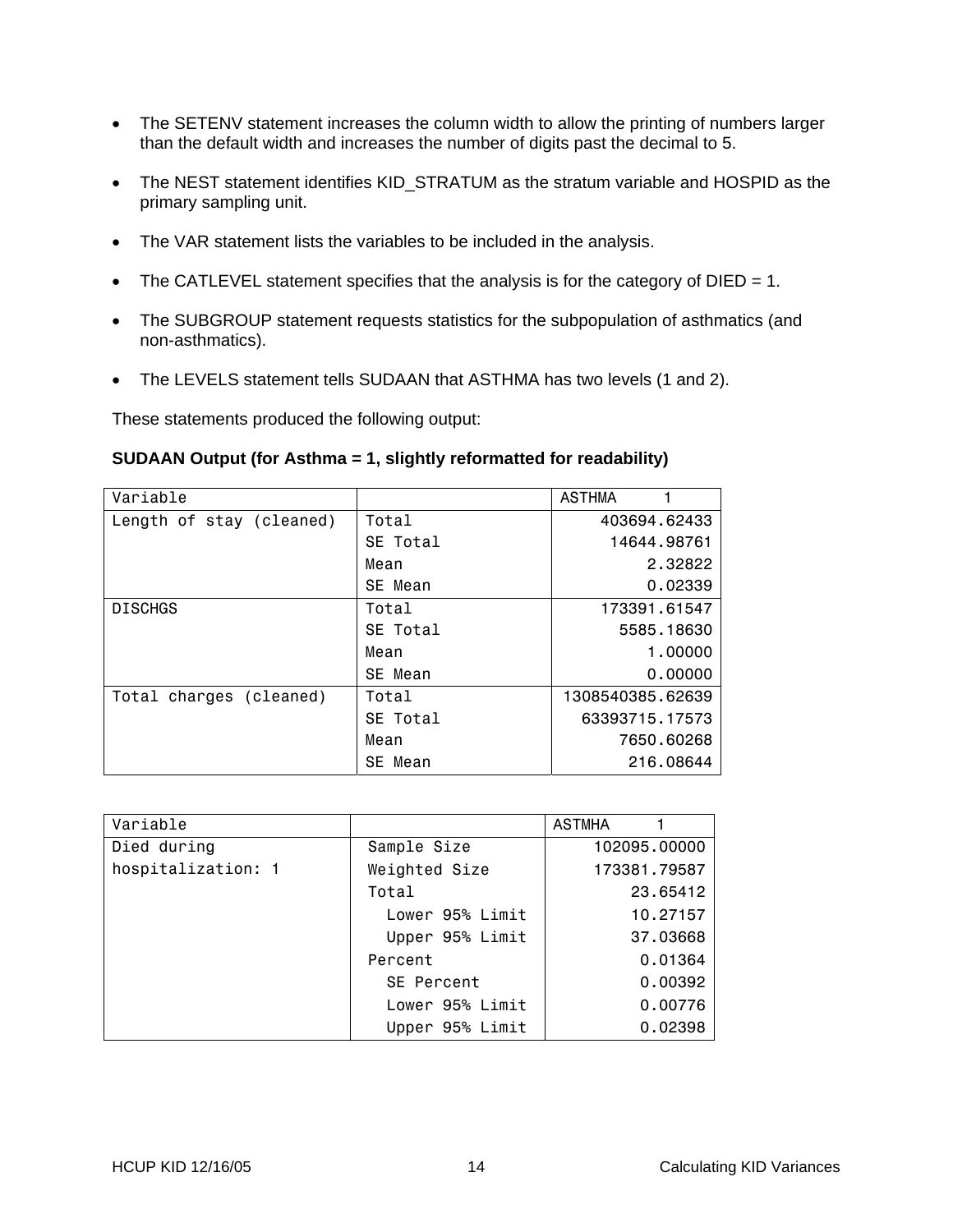## <span id="page-17-0"></span>**Comparison of Estimates**

Table 1 displays the estimates from each of the three statistical programming packages using the program code described earlier.

| <b>VARIABLE</b><br>(Standard Error) | <b>SAS</b> | <b>Stata</b> | <b>SUDAAN</b> |
|-------------------------------------|------------|--------------|---------------|
| <b>Total Discharges</b>             | 173,392    | 173,392      | 173,392       |
|                                     | (5, 585)   | (5, 585)     | (5,585)       |
| In-hospital Mortality %             | 0.0136     | 0.0136       | 0.0136        |
|                                     | (0.0039)   | (0.0039)     | (0.0039)      |
| <b>Length of Stay</b>               | 2.328      | 2.335        | 2.328         |
|                                     | (.023)     | (.024)       | (.023)        |
| <b>Total Charges</b>                | \$7,651    | \$7,651      | \$7.651       |
|                                     | (216)      | (216)        | (216)         |

### **Table 1. Comparison of SAS, Stata, and SUDAAN Results, Asthma Kids' Inpatient Database (KID), 2003**

The estimates from SAS and SUDAAN are identical. However, estimates from Stata differ slightly for LOS. This difference stems from the way Stata treats missing values in the calculations. Stata uses "listwise" deletion, which drops an observation from the calculations if *any* of the analysis variables are missing. In contrast, SAS and SUDAAN employ "variablewise" deletion, which drops an observation from the calculations only for the variable that is missing. Consequently, in Stata, statistics should be calculated for one variable at a time to avoid losing valid values for some of the variables. In the asthma example, the estimated means and standard errors calculated for LOS by Stata are identical to those calculated by SAS and SUDAAN, when statistics for LOS and total charges are calculated separately: svy: mean LOS, subpop(ASTHMA) svy: mean TOTCHG, subpop(ASTHMA).

## **Finite Population Corrections**

The KID sample contains a subset of all hospitals nationwide. Therefore, analysts may want to "correct" variance estimates to account for the fact that sampling error is attributable only to the the hospital population excluded from the KID. The KID excludes only 1,398 of 4,836 hospitals nationally (about 29 percent). Hence, the finite population correction factor (fpc), the multiple of the infinite population variance, is *on average* equal to about 29 percent. This means that the standard errors reported in the above table would be multiplied by about 54 percent (the squareroot of 29 percent). While this substantially decreases the estimated standard errors, the fpc should be applied only when inferences are being made to the specific population of patients actually hospitalized during the year of the data, in this case, 2003. Usually analysts prefer not to use the fpc because they are interested in the long-run results for hospitals. For example, interest centers on the true, long-run mortality rate for a hospital rather than on the mortality rate actually observed for the particular group of patients treated in 2003.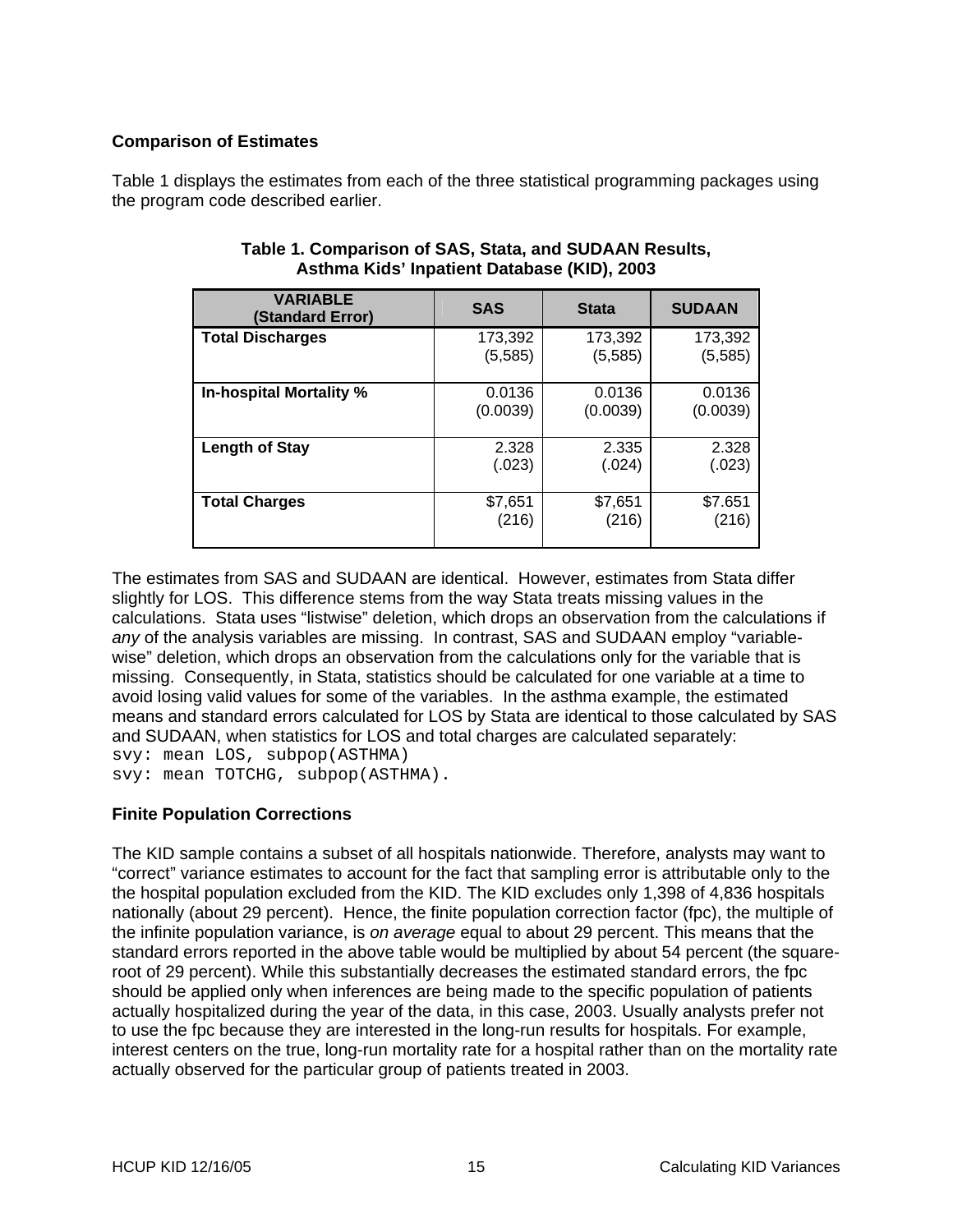<span id="page-18-0"></span>Nevertheless, for analysts who do want statistics for finite populations, the 2003 KID hospital file contains the count of population hospitals for each stratum (the variable N\_HOSP\_U). These counts can be employed by each of the statistical packages to produce finite sample variances. See the program's documentation for details.

## **Analyzing Subpopulations**

For the KID, interest is sometimes limited to a subpopulation (domain, subset, or subgroup) of the sampled population. For example, interest might center on patients with a given medical condition like asthma or heart disease or on patients with certain characteristics like males under the age of 13. Eliminating individuals outside the subpopulation from the KID before variance estimation will yield correct means and totals, but it can yield incorrect standard errors.

In particular, incorrect standard errors could be produced if a hospital is eliminated from the KID in the process of excluding patients outside the subpopulation of interest. For example, the standard errors could be incorrect if the KID was subset to the subpopulation of patients treated for cystic fibrosis and some hospitals had no cystic fibrosis patients in the sample.

The standard errors from a subset will be correct if every sample hospital has at least one observation in the subset. For example, if every hospital treated at least one cystic fibrosis patient, then the standard errors produced by subsetting the data would be correct.

Standard errors will always be calculated appropriately if all of the KID observations are retained in the analysis and the subpopulations are defined by variables in the DOMAIN statement in SAS, by the SUBPOP option in Stata, or by the SUBGROUP statement in SUDAAN. For example, an indicator variable could be created equal to 1 for cystic fibrosis patients and equal to 0 for all other patients, which could then be used with the DOMAIN statement, with the SUBPOP option, or with the SUBGROUP statement. This was the method used to illustrate the asthma analysis in this report.

One potential difficulty analysts will face with this approach is the requirement to perform analyses on the entire sample. The KID contains about three million observations. Therefore, this approach will require more disk space and more CPU time for analyses of subpopulations compared to the subsetting approach. To address this difficulty, we offer an alternative approach. The strategy is to subset the KID to the subpopulation of interest and then augment that subset with an extra "dummy" observation for each hospital. For the 2003 KID, this adds 3,438 observations, one for each hospital in the KID. These additional observations induce the programs to use the correct formula for calculating standard errors. The program code for SAS, Stata, and SUDAAN is contained in Appendix B.

## **DISCUSSION**

## **Alternative Population Concepts (deciding whether to apply the fpc factor)**

*Finite sample or finite population model*. Occasionally, analysts require variance calculations based on finite-sample theory. According to finite-sample theory, the intent of the estimation process is to obtain estimates that are precise representations of the nationwide population of patients treated during a specific year. In the context of the KID, any estimates that attempt to accurately describe characteristics (such as expenditure and utilization patterns or hospital market factors) and interrelationships among characteristics of hospitals and discharges during a specific year should be governed by finite-sample theory.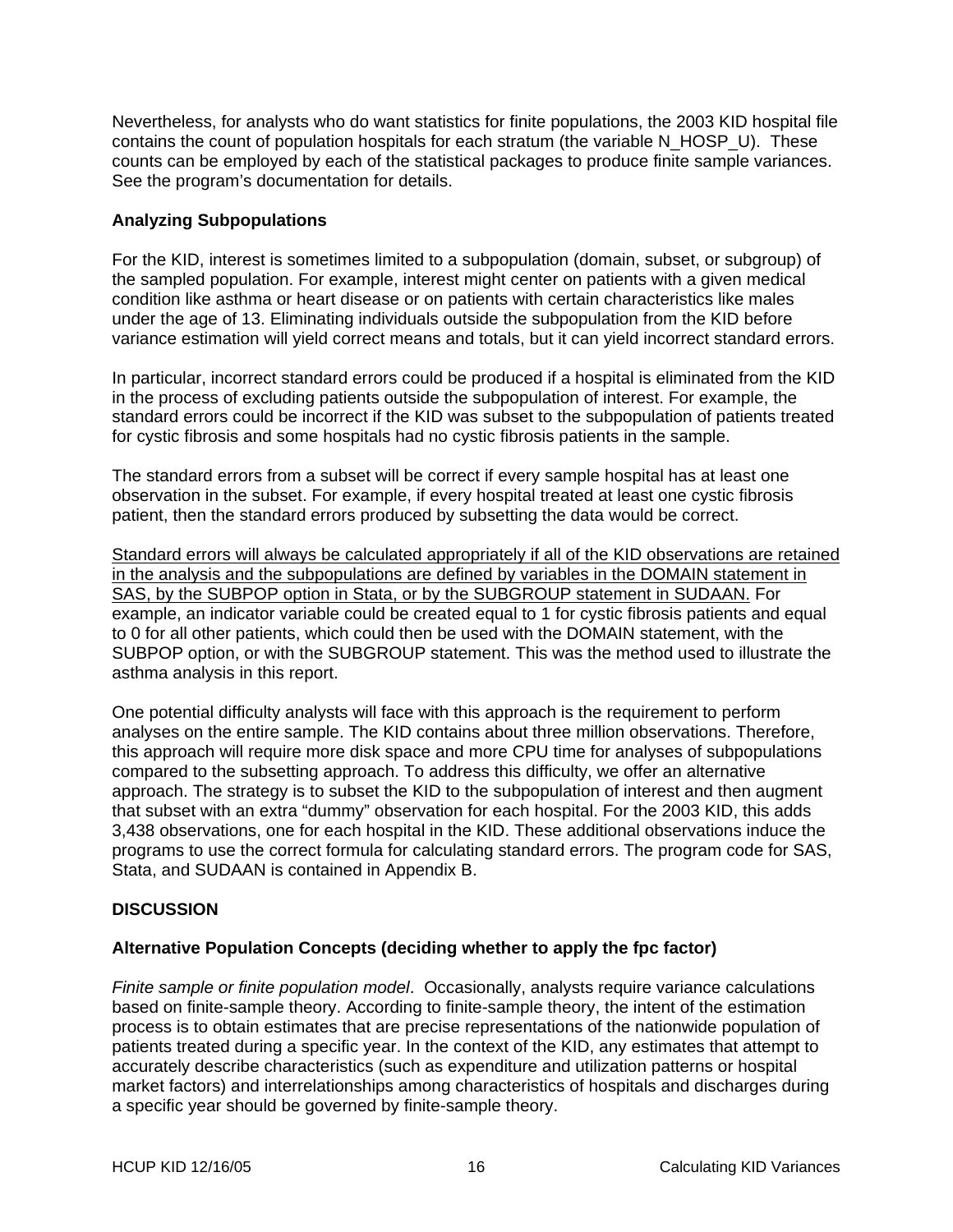<span id="page-19-0"></span>*Superpopulation, or stochastic model*. Alternatively, in the study of hypothetical population outcomes not limited to a specific point in time, analysts may be less interested in specific characteristics from the finite population (and time period) from which the sample was drawn, than they are in hypothetical characteristics of a conceptual "superpopulation" from which any particular finite population in a given year might have been drawn. According to this superpopulation model, the nationwide population in a given year is only a snapshot in time of the possible interrelationships among hospital, market, and discharge characteristics. In a given year, all possible interactions between such characteristics may not have been observed, but analysts may wish to predict or simulate interrelationships that may occur in the future.

Under the *finite-population model*, the variances of estimates approach zero as the sampling fraction approaches one, since the population is defined at that point in time, and because the estimate is for a characteristic as it existed at the time of sampling. This is in contrast to the superpopulation model, which adopts a stochastic viewpoint rather than a deterministic viewpoint. That is, the nationwide population in a particular year is viewed as a random sample of some underlying superpopulation over time.

### **Estimation Techniques**

Different methods are used for calculating variances under the two sample theories. Under the superpopulation (stochastic) model, procedures have been developed to draw inferences using weights from complex samples<sup>[3](#page-19-1)</sup>. In this context, the survey weights are not used to weight the sampled cases to the universe, because the universe is conceptually infinite in size. Instead, these weights are used to produce unbiased estimates of parameters that govern the superpopulation.

In addition to the methods shown in this report, standard errors can be estimated by validation and cross-validation techniques. Given that a very large number of observations will be available for most analyses, it may be feasible to set aside a part of the data for validation purposes. Standard errors and confidence intervals can then be calculated from the validation data.

If the analytical file is too small to set aside a large validation sample, cross-validation techniques may be used. For example, tenfold cross-validation would split the data into ten equal-sized subsets. The estimation would take place in ten iterations. At each iteration, the outcome of interest is predicted for one-tenth of the observations by an estimate based on a model fit to the other nine-tenths of the observations. Unbiased estimates of error variance are then obtained by comparing the actual values to the predicted values obtained in this manner.

## **CONCLUSIONS**

Similar estimates were obtained from three alternative software packages that were used to calculate variances using the KID. Sample program code was provided for each package. Variance estimates will be calculated correctly whenever the entire KID sample is used. However, when computing constraints require the use of a subset of the KID, methods described in Appendix B should be applied to ensure correct variance calculations. The KID

<span id="page-19-1"></span><sup>-</sup><sup>3</sup> Potthoff, R.F., M.A. Woodbury, and K.G. Manton, *"Equivalent Sample Size" and "Equivalent Degrees of Freedom" Refinements for Inference Using Survey Weights Under Superpopulation Models. Journal of the American Statistical Association*, Vol. 87, (1992), pp. 383-396.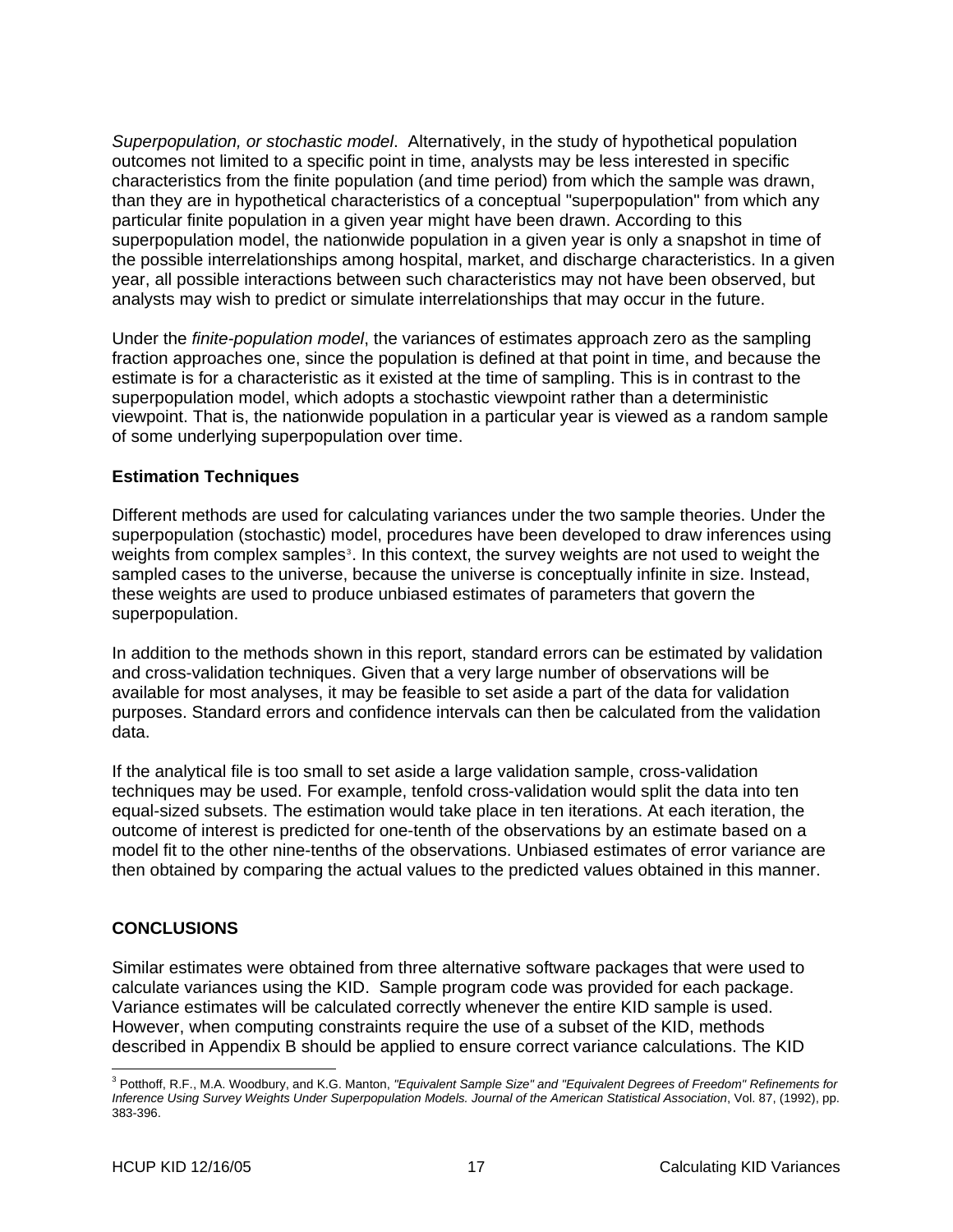hospital file contains the population count of hospitals in each stratum. These counts can be used to obtain finite-population estimates of variances, although the finite population correction (fpc) factor is not appropriate for most research applications.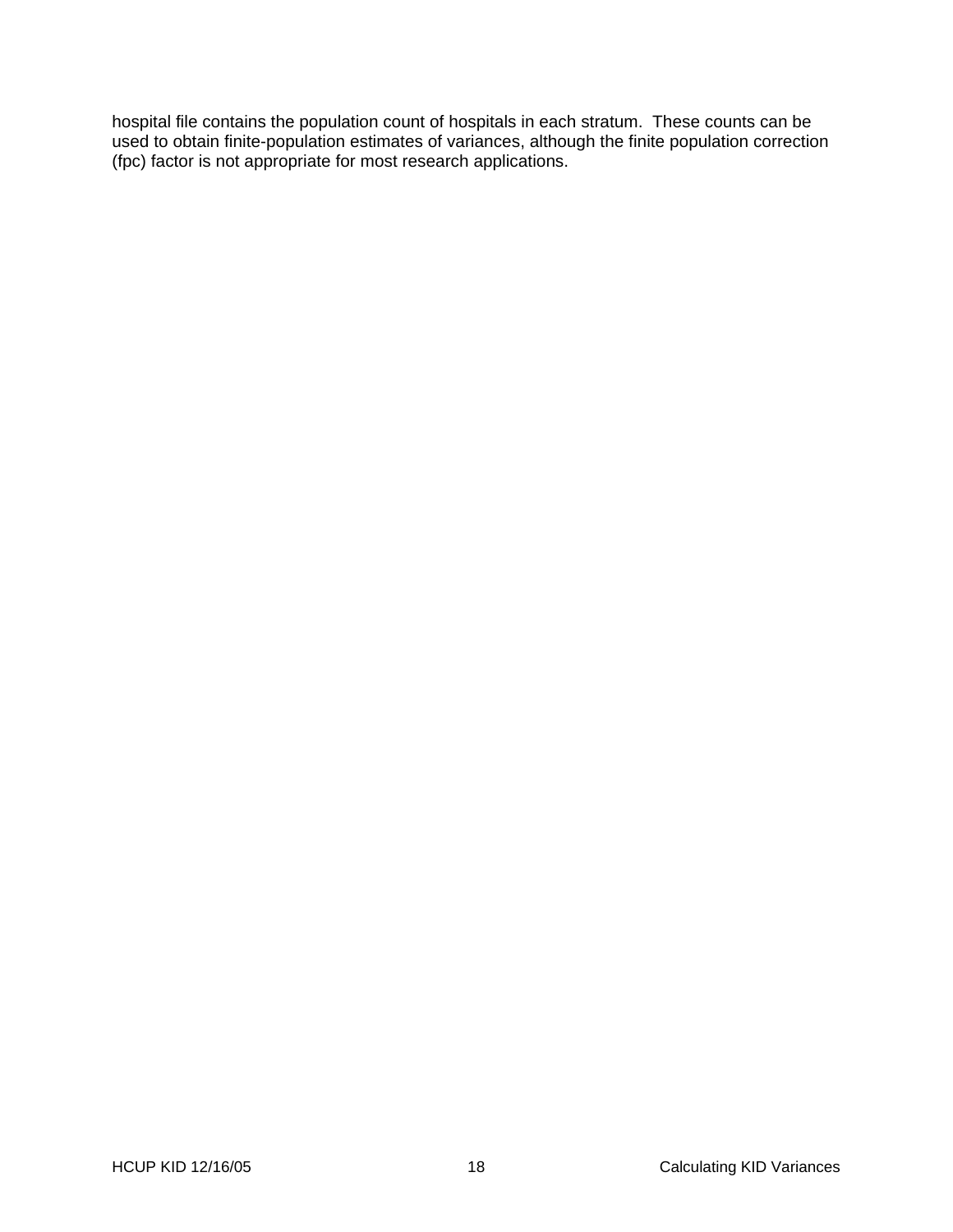## <span id="page-21-0"></span>**APPENDIX A: SUMMARY OF SURVEY ANALYSIS CAPABILITIES FOR SAS, STATA, AND SUDAAN**[4](#page-21-1)

### **Summary of Survey Software: SAS/STAT**

Vendor.

SAS Institute Inc.

#### Types of Designs That Can Be Accommodated.

For the sample selection procedure, the sample design can be a complex multistage sample design that includes stratification, clustering, replication, and unequal probabilities of selection.

For survey data analysis procedures, the sample design can be a complex survey sample design with stratification, clustering, unequal weighting, and with or without replacement.

#### Types of Estimands and Statistical Analyses That Can Be Accommodated.

SAS/STAT Software provides the SURVEYSELECT procedure for sample selection and the SURVEYMEANS and SURVEYREG procedures for producing descriptive statistics and regression estimates, respectively. These three procedures are available in SAS versions 8 and higher. Beginning with SAS 9, SAS/STAT also includes the SURVEYFREQ procedure for computing crosstabulations and tests of association, and the SURVEYLOGISTIC procedure for performing logistic regression. The analysis procedures can accommodate complex survey designs that include stratification, clustering, and unequal weighting.

- **The SURVEYSELECT procedure** provides a variety of methods for selecting probability-based random samples. The procedure can select a simple random sample, or samples with design features such as stratification, clustering or multistage sampling, or unequal probabilities of selection. It can accommodate very large sampling frames. It can draw a replicated sampling, i.e., a sample composed of a set of replicates, each selected in the same way. PROC SURVEYSELECT accepts the sampling frame as a SAS data set. Control language specifies the selection methods, the desired sample size or sampling rate, and other parameters. The output data set contains the selected units, with selection probabilities and sampling weights.
- **The SURVEYMEANS procedure** estimates population totals, means, and ratios (SAS 8.2 and later), with estimates of their variances, confidence limits, and other descriptive statistics, under sample designs that may include stratification, clustering, and unequal weighting.
- **The SURVEYREG procedure** estimates regression coefficients by generalized least squares, using elementwise regression, assuming that the regression coefficients are the same across strata and PSUs.
- **The SURVEYLOGISTIC procedure** fits logistic regression models for discrete response survey data by maximum likelihood, incorporating the sample design into the analysis.
- **The SURVEYFREQ procedure** produces one-way to n-way frequency and crosstabulation tables from sample survey data. These tables include estimates of population totals, population proportions, and corresponding standard errors. Confidence limits, coefficients of variation, and design effects are also available, as are tests of independence (Wald test, Rao-Scott likelihood ratio test, Rao-Scott chi-square test).

<span id="page-21-1"></span> 4 This information was copied from the following website [http://www.fas.harvard.edu/~stats/survey-soft/survey-soft.html](http://www.fas.harvard.edu/%7Estats/survey-soft/survey-soft.html) maintained by Harvard University and the Survey Research Methods Section of the American Statistical Association.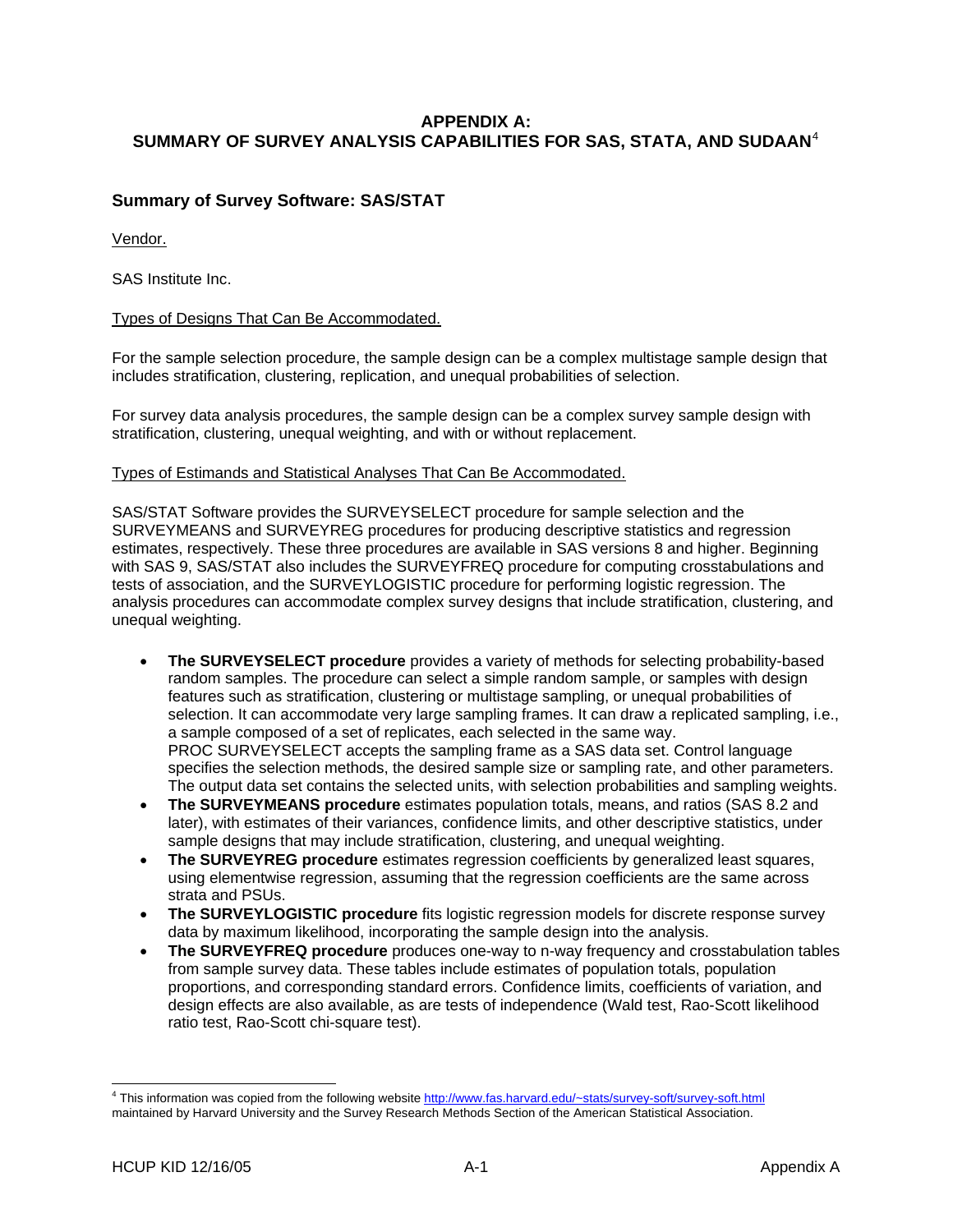### <span id="page-22-0"></span>Restrictions on Number of Variables or Observations.

None.

### Primary Methods Used for Variance Estimation.

Taylor expansion.

### General Description of the "Feel" of the Software.

The interface is similar to other SAS procedures. Programs may be entered from command files or through a windowing system. The Explorer window is used to view and manage SAS files. The Program Editor is used to enter, edit, and submit SAS programs, and messages appear in the Log window. Output from SAS programs is viewed in the Output window and navigate and managed in the Results window.

#### Platforms on which the Software Can Be Run.

Version 9.1 of the SAS System is available on the following platforms:

- Aix (64-bit), Release  $5.1+$
- HP/UX (64-bit), Release 11i+
- HP/UX Itanium (64-bit), Release 11i+
- Linux for Intel (32-bit): Red Hat 8.0, Advanced Server 2.1, SuSE SLES 8
- Linux for Itanium (64-bit): Red Hat RHEL 3.0
- Open VMS Alpha (64-bit), Release 7.2+ (excluding Release 7.3)
- OS/390, Version 2, Release 10
- Solaris (64-bit), Version 8 or 9+
- Tru64 UNIX (64-bit), Version 5.1A or 5.1B
- Windows (32-bit on Intel) Windows NT 4 Server, Windows 2000 Server, Windows Server 2003, Windows XP Professional
- Windows (64-bit on Itanium) Windows Server 2003
- z/OS, Version 1

#### Availability, Pricing and Terms.

SAS Software is licensed on an annual basis. Please contact the [SAS Institute](http://www.sas.com/) directly for more information.

#### Contact Information.

SAS Institute Inc. SAS Campus Drive Cary, NC 27513-2414 USA Telephone: (919) 677-8000 Fax: (919) 677-4444 SAS Home Page:<http://www.sas.com/> Statistics and Operations Research:<http://www.sas.com/rnd/app/>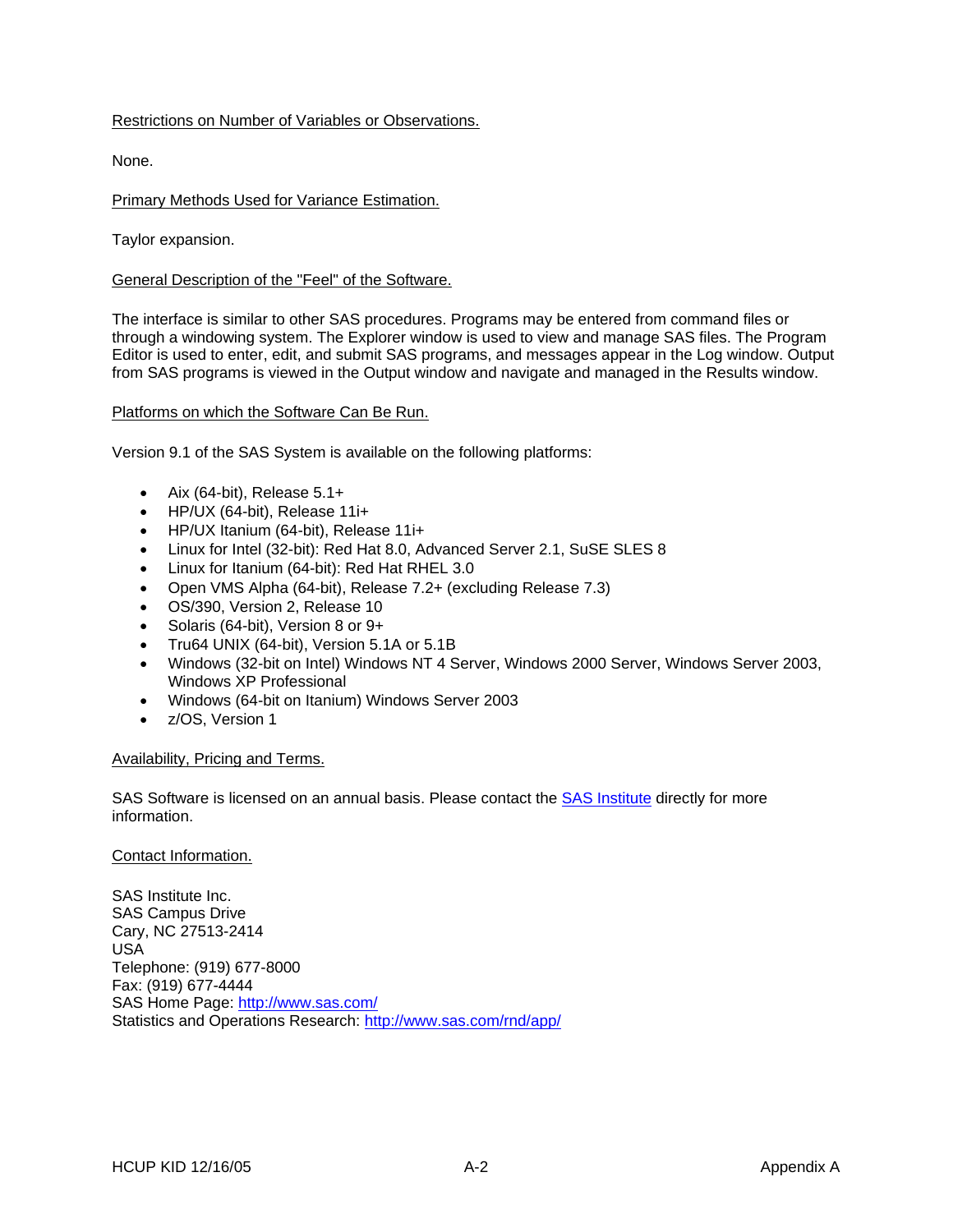### <span id="page-23-0"></span>Additional Information.

Recent papers and documentation on the survey selection and analysis procedures are available from SAS Institute's Statistics and Operations Research website at

<http://support.sas.com/rnd/app/da/new/dasurvey.html>; see links at bottom of that page for papers and documentation.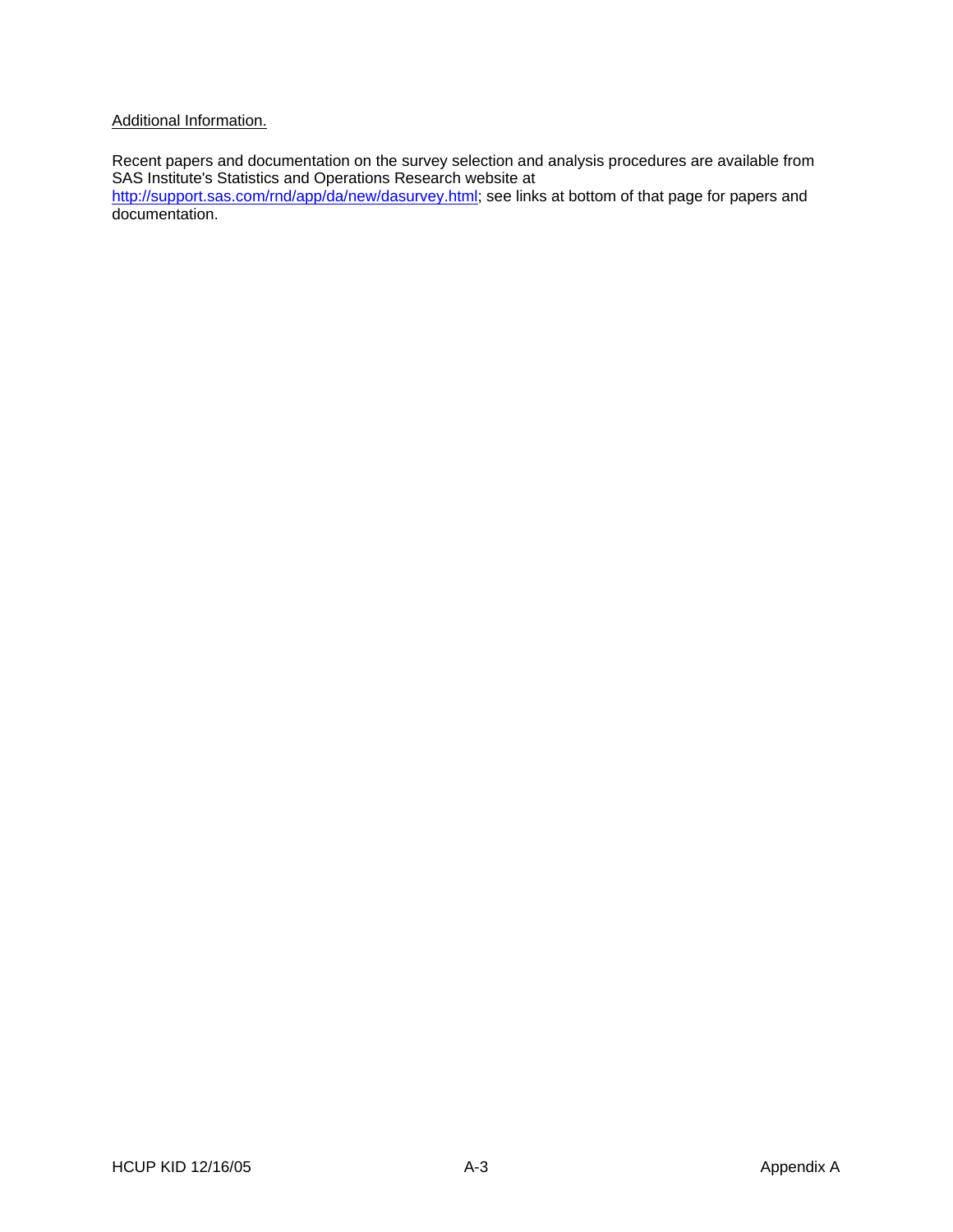### <span id="page-24-0"></span>**Summary of Survey Software: Stata**

Vendor.

**StataCorp** 

### Types of Designs That Can Be Accommodated.

- stratified designs;
- cluster sampling;
- variance estimation for multistage sample data can be carried out through the customary between-PSU-squared-differences calculation;
- finite-population corrections can be calculated for simple random sampling without replacement of sampling units within strata.

#### Types of Estimands and Statistical Analyses That Can Be Accommodated.

There are currently about 20 Stata commands for various analyses of survey data, including the following analyses and others:

- Estimation of means, totals, ratios, and proportions.
- Linear regression, logistic regression, and probit; also, tobit, interval, censored, instrumental variables, multinomial logit, ordered logit and probit, and Poisson. Point estimates, associated standard errors, confidence intervals, and design effects for the full population or subpopulations are displayed. Auxiliary commands will display all this information for linear combinations (e.g., differences) of estimators, and conduct hypothesis tests.
- Contingency tables with Rao-Scott corrections of chi-squared tests; new survey-corrected regression commands including tobit, interval, censored, instrumental variables, multinomial logit, ordered logit and probit, and Poisson.

#### Restrictions on Number of Variables or Observations.

Maximum number of observations limited only by computer RAM (virtual memory can be used, but commands run slower). Maximum number of variables is 32,767 with Stata/SE and 2,047 with Intercooled Stata.

#### Primary Methods Used for Variance Estimation.

Taylor-series linearization is used in the survey analysis commands. There are also commands for jackknife and bootstrap variance estimation; although these are not specifically oriented to survey data, they will accommodate survey features like clustering and stratification.

#### General Description of the "Feel" of the Software.

Stata is a complete statistical software package with full statistical, data management, and graphical capabilities. It can be run interactively or in batch mode, and is fully programmable. The survey commands are part of the standard software package. Initially, data can be read in from ASCII files and a Stata-format data file created; or data in other file formats can be translated to Stata format using a standalone software package (Stat/Transfer or DBMS/Copy).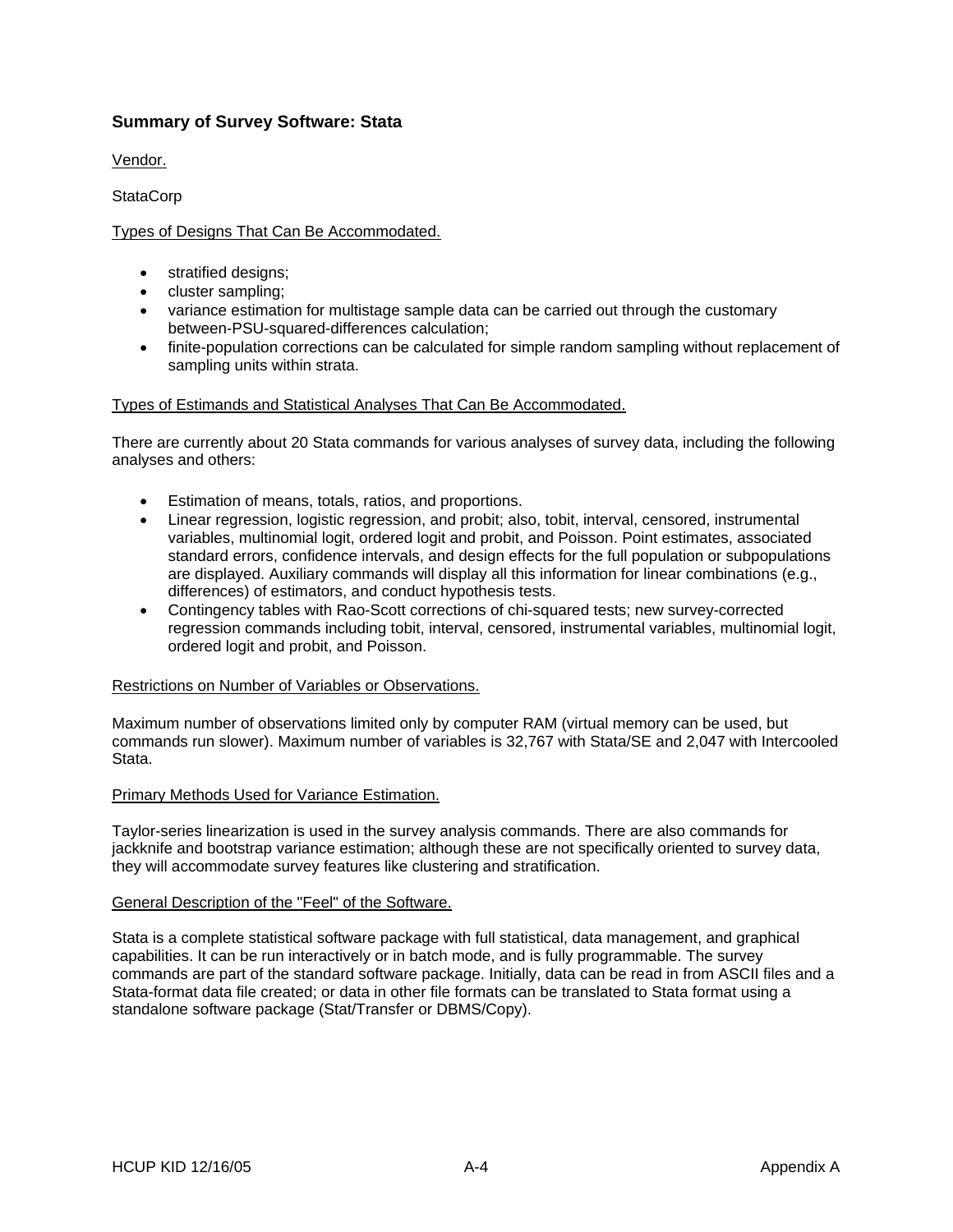<span id="page-25-0"></span>Platforms on which the Software Can Be Run.

- Windows (all current versions)
- Power Macintosh (OS X 10.1 or later)
- Alpha AXP running Digital Unix
- HP-9000 with HP-UX
- Intel Pentium with Linux (32-bit)
- RS/6000 running AIX
- SGI running Irix 6.5
- SPARC running Solaris (64-bit and 32-bit)
- Linux 64

Software distributed as precompiled object program.

#### Availability, Pricing and Terms.

One-time purchase. Upgrade purchases are optional. Generous academic discount. Volume discounts and student discounts.

Contact Information.

**StataCorp** 4905 Lakeway Drive College Station, TX 77845 800-782-8272 (U.S.) 800-248-8272 (Canada) 979-696-4600 (Worldwide) 979-696-4601 (Fax) E-mail: [stata@stata.com](mailto:stata@stata.com) Web site: [http://www.stata.com](http://www.stata.com/)

Additional Information.

This software is discussed in the [review article](http://www.hcp.med.harvard.edu/statistics/survey-soft/docs/iass.html#Stata) from *The Survey Statistician*.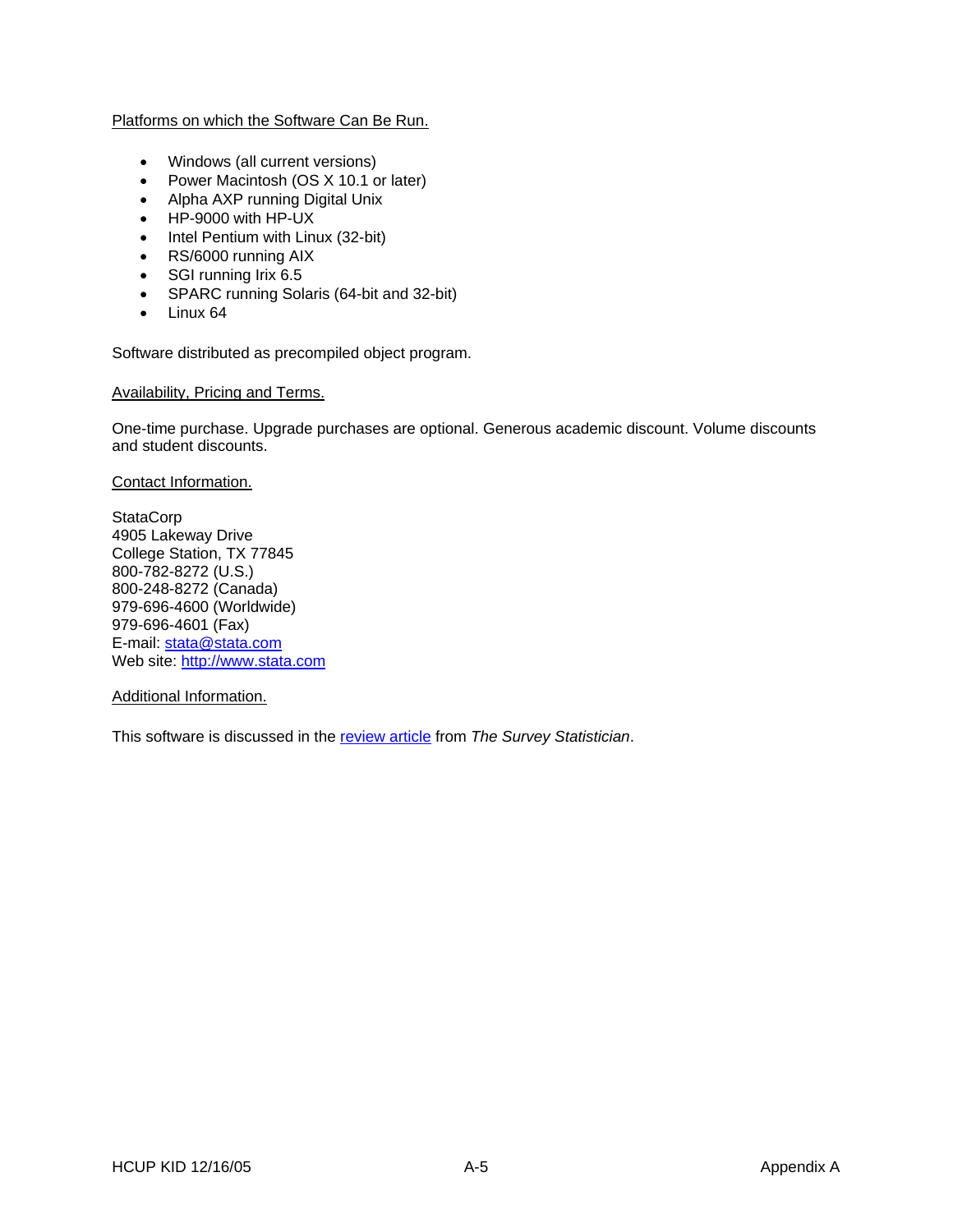## <span id="page-26-0"></span>**Summary of Survey Software: SUDAAN**

Vendor.

Research Triangle Institute

#### Types of Designs That Can Be Accommodated.

Multiple design options allow users to analyze data from stratified, cluster sample, or multistage sample designs. Sample members may have been selected with unequal probabilities, and either with or without replacement. Any number of strata and stages can be specified. In addition, different design options may be combined in one study if different sampling methods were used for parts of the population.

#### Types of Estimands and Statistical Analyses That Can Be Accommodated.

SUDAAN includes the following statistical procedures:

- MULTILOG: Fits multinomial logistic regression models to ordinal and nominal categorical data and computes hypothesis tests for model parameters. Estimates odds ratios and their 95% confidence intervals for each model parameter. Has GEE (Generalized Estimating Equation) modeling capabilities for efficient parameter estimation.
- REGRESS: Fits linear regression models to continuous outcomes and performs hypothesis tests concerning the model parameters.
- LOGISTIC: Fits logistic regression models to binary data and computes hypothesis tests for model parameters. Estimates odds ratios and their 95% confidence intervals for each model parameter.
- SURVIVAL: Fits proportional hazards (Cox regression) models to failure time data. Estimates hazard ratios and their 95% confidence intervals for each model parameter.
- CROSSTAB: Computes frequencies, percentage distributions, odds ratios, relative risks, and their standard errors (or confidence intervals) for user-specified cross-tabulations, as well as chisquare tests of independence and the Cochran-Mantel-Haenszel chi-square test for stratified twoway tables.
- DESCRIPT: Computes estimates of means, totals, proportions, percentages, geometric means, quantiles, and their standard errors. Also computes standardized estimates and tests of single degree-of-freedom contrasts among levels of a categorical variable.
- RATIO: Computes estimates and standard errors of generalized ratios of the form (Summation y) / (Summation x), where x and y are observed variables. Also computes standardized estimates and tests single-degree-of-freedom contrasts among levels of a categorical variable.
- The EFFECT statement allows users to specify contrasts of regression coefficients and hypothesis tests using simple effect names.

#### Restrictions on Number of Variables or Observations.

None.

#### Primary Methods Used for Variance Estimation.

The Taylor series linearization method (GEE for regression models) is used combined with variance estimation formulas specific to the sample design. The user does not need to develop special replicate weights since the sample design can be specified directly to the program.

Jackknife and Balanced Repeated Replication (BRR) variance estimation is also supported.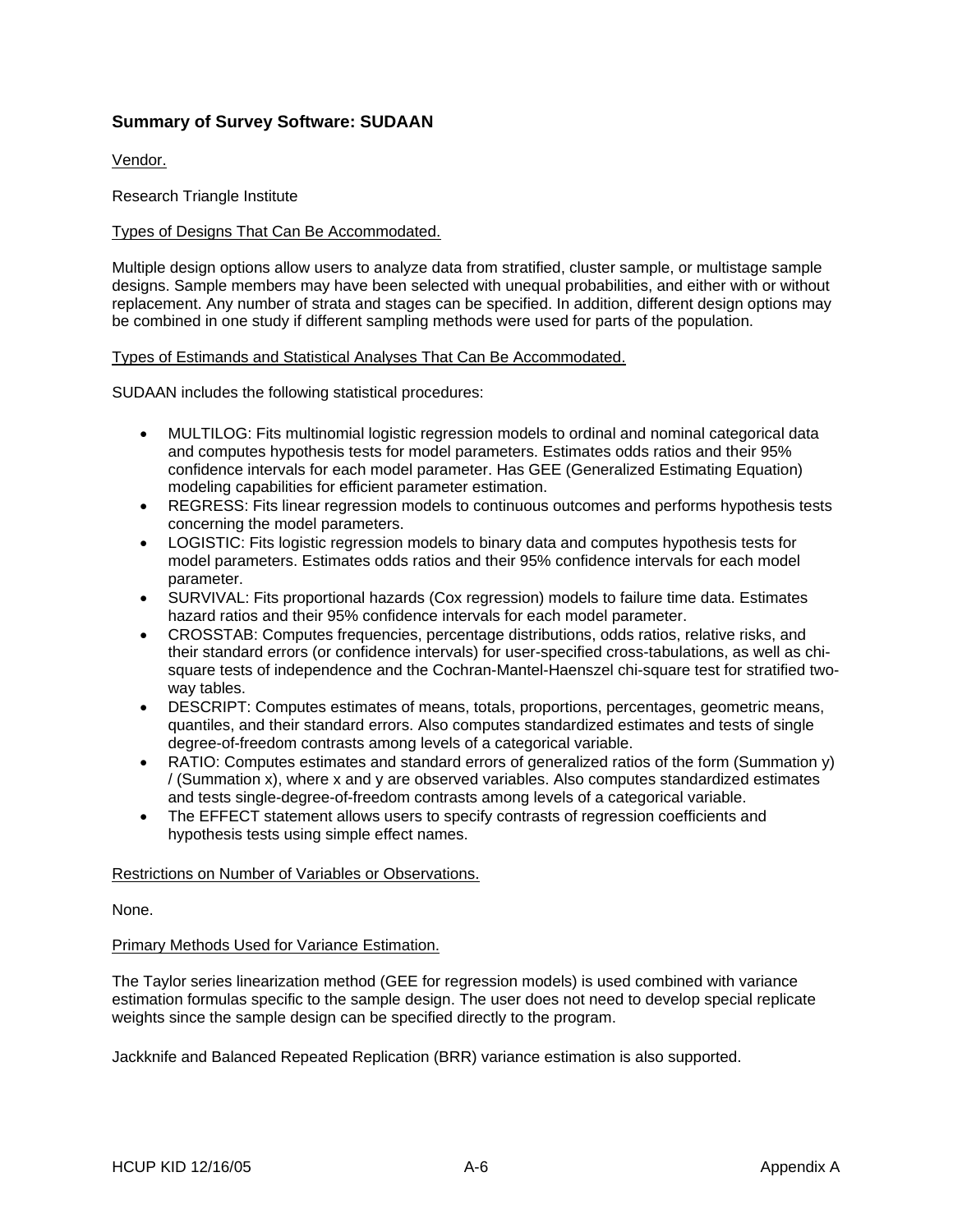### <span id="page-27-0"></span>General Description of the "Feel" of the Software.

SUDAAN uses a SAS-like language. There are two versions of Sudaan with different data interfaces:

- "SAS-callable" Sudaan: SUDAAN is called directly as a SAS procedure.
- "Standalone Sudaan": Independent program that reads external file formats, including SAS files or SPSS files.

In either case, the same programming language is used.

#### Platforms on which the Software Can Be Run.

- PCs under Windows 95 or later versions. This is now the primary platform for Sudaan.
- Sun SPARC computers under Solaris 2.6 and up.

SUDAAN is distributed as a precompiled program.

Availability, Pricing and Terms.

See pricing details at [Sudaan Web site.](http://www.rti.org/sudaan/home2.cfm?file=sudaanPricelist.cfm)

Contact Information.

SUDAAN Product Coordinator Research Triangle Institute 3040 Cornwallis Road Research Triangle Park, NC 27709-2194 Telephone: 919-541-6602 FAX: 919-541-7431 Email: [SUDAAN@rti.org](mailto:SUDAAN@rti.org) URL: <http://www.rti.org/sudaan/>

#### Additional Information.

SUDAAN offers public 2-day or 3-day training classes several times each year. Classes can also be taught at user sites.

The following papers about Sudaan are available on-line:

- Full help manual may be [viewed on-line.](http://www.rti.org/sudaan/sudaanTechHome.cfm)
- Bieler and Williams (1996), ["Application of the SUDAAN Software Package to Clustered Data](http://www.rti.org/sudaan/pdf_files/sud_fda4.pdf)  [Problems: Pharmaceutical Research."](http://www.rti.org/sudaan/pdf_files/sud_fda4.pdf)
- ["Analyzing Repeated Measures and Cluster-Correlated Data Using SUDAAN Release 7.5"](http://www.rti.org/sudaan/pdf_files/GEE75.pdf) (1997).
- ["Analyzing Survey Data Using SUDAAN Release 7.5"](http://www.rti.org/sudaan/pdf_files/survey75.pdf) (1997, compares Taylor series, jackknife and BRR variance estimates).

An extensive on-line help library is included for interactive use.

This software is discussed in the [review article](http://www.hcp.med.harvard.edu/statistics/survey-soft/docs/iass.html#SUDAAN) from *The Survey Statistician*. See also Shah and Barnwell (1993), "Recent developments and future plans for SUDAAN" in *Proceedings of the Survey Research Methods Section, ASA*, 657-661.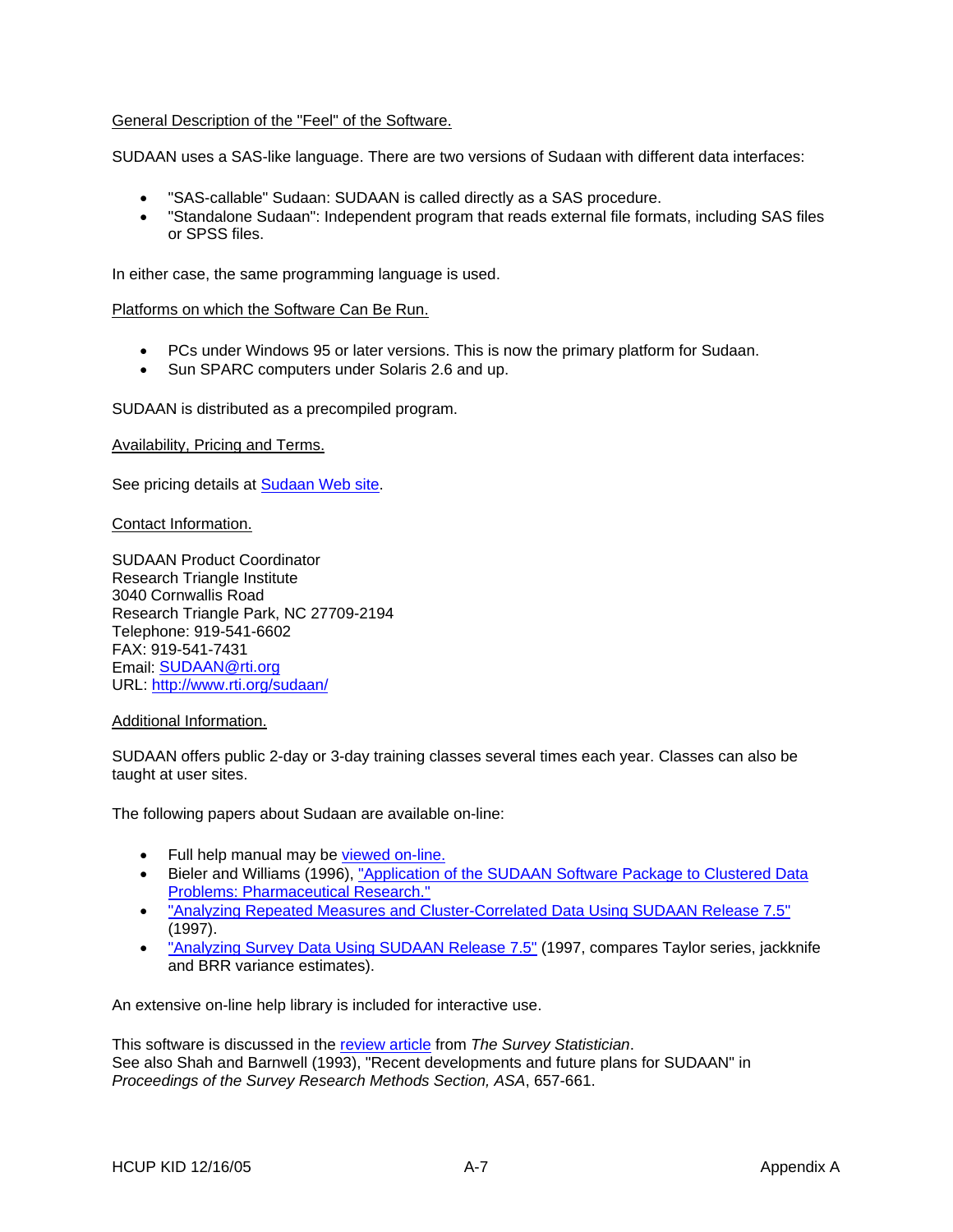## <span id="page-28-0"></span>**APPENDIX B: CODE FOR ANALYZING SUBPOPULATIONS USING SAS, STATA, AND SUDAAN**

The program code in this appendix yields correct estimates of standard errors based on subsets of the KID and can be used when computing constraints prevent use of the entire KID. The generally recommended approach for calculating standard errors – using the entire KID – was illustrated for the asthma subpopulation analyses shown in the main body of this report. In contrast, the example in this appendix first subsets the KID to patients with asthma, then augments this subset with a "dummy" observation for each KID hospital to ensure that the proper formula is used to calculate standard errors. This approach "tricks" the software into believing that all KID hospitals are in the analysis, even though not all hospitals may contribute discharges to the analysis. The results from this approach are identical to the results shown in the body of this report.

## **SAS Programming Statements**

```
/* Create analysis file */ 
libname IN "location of kid file" ; 
data ASTHMA ; 
   set IN.KID_2003_CORE; 
  if DXCCS1 = 128;
  DISCHGS = 1 ;
Run; 
/* Augment the asthma subset with hospital-level observations */ 
data COMBINED ; 
  set ASTHMA
     IN.KID_2003_HOSPITAL(IN=INHOSP KEEP=HOSPID KID_STRATUM); 
  INSUBSET = 1; 
  if INHOSP then do;<br>INSUBSET = 2;
                         * assign a value outside the subset ;
      DISCWT = 1; * assign a valid weight ;
      DIED = 0; * set analysis variables to zero ;
      DISCHGS = 0; 
     LOS = 0;TOTCHG = 0; end; 
run; 
/* Obtain subpopulation estimates */ 
proc surveymeans data=COMBINED sum std mean stderr; 
  weight DISCWT ; 
  class DIED ; 
  cluster HOSPID ; 
  strata KID_STRATUM ; 
  var DISCHGS LOS DIED TOTCHG ; 
  domain INSUBSET ; 
run;
/* Note: If finite population estimates of standard errors are */ 
/* wanted, then the PROC SURVEYMEANS statement could include the */ 
/* "total= " option, indicating a file containing the number */ 
/* of population hospitals in each stratum, such as could be */ 
/* constructed from the KID hospital file. */
```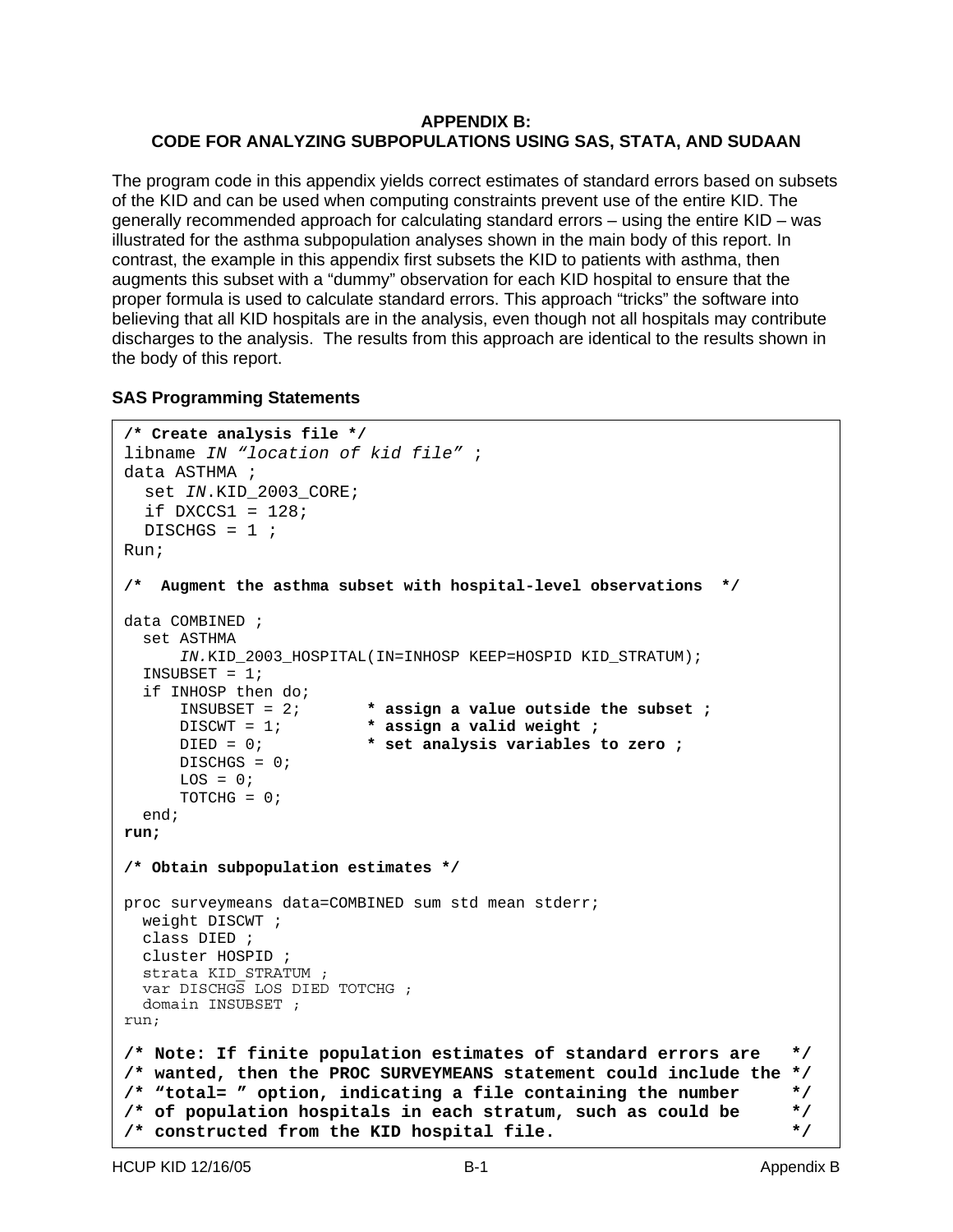The desired statistics correspond to the domain with insubset  $= 1$ . Subgroups within the asthma subpopulation (e.g., males and females) can also be analyzed using the DOMAIN statement. For example, if estimates are desired separately for male and female discharges with asthma, female  $= 0$  can be assigned to the hospital-level observations, and the following statement can be added to PROC SURVEYMEANS:

domain INSUBSET \* FEMALE ;

Again, the desired statistics correspond to the domains with insubset = 1.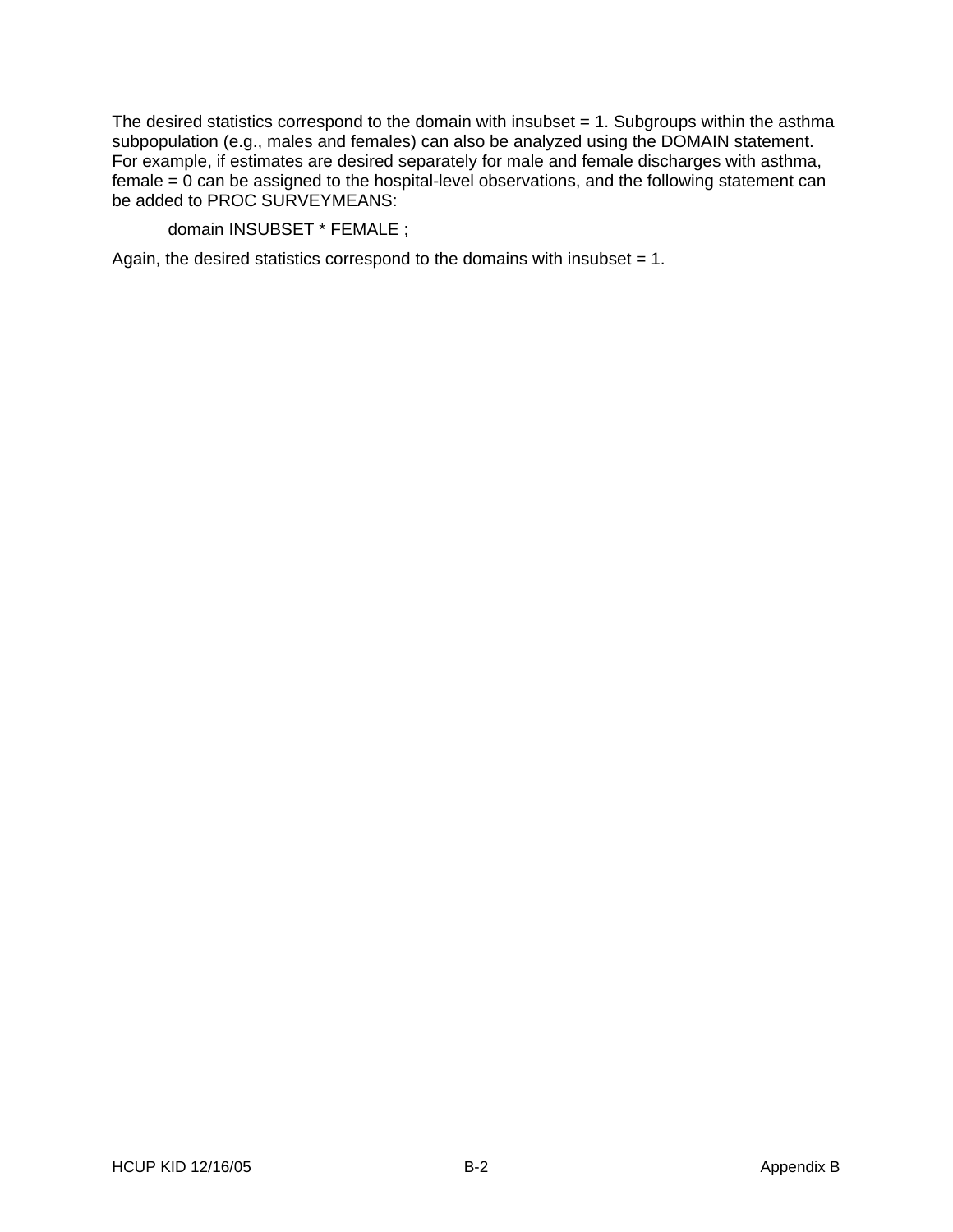### <span id="page-30-0"></span> **Stata Programming Statements**

In Stata, the hospital-level observations can be assigned zero weights to generate appropriate standard errors. It is not necessary to create a special domain variable, like insubset.

```
/* Using SAS, create an ASCII file for use by STATA */ 
libname IN "location of KID file" ; 
data ASTHMA ; 
   set IN.KID_2003_CORE; 
  if DXCCS1 = 128 ;
  DISCHGS = 1 ;
run; 
/* Augment the asthma subset with hospital-level observations */ 
data COMBINED ; 
   set ASTHMA
     IN.KID_2003_HOSPITAL(IN=INHOSP KEEP=HOSPID KID_STRATUM); 
   if INHOSP then do; 
      DISCWT = 0; * Assign zero weights ;
      DIED = 0; * Set analysis variables to zero ;
      DISCHGS = 0; 
     LOS = 0;TOTCHG = 0; end; 
run;
data _null_ ;
  set IN.KID_2003_CORE ; 
 if DXCCS1 = 128 then ASTHMA = 1 ; else ASTHMA = 0 ;
  file "file to write" ; 
 DISCHGS = 1 ;
  if LOS < 0 then LOS = . ; 
 if DIED <0 then DIED = . ;
  if TOTCHG < 0 then TOTCHG = . ; 
  put KID_STRATUM 1-4 HOSPID 6-10 DIED 12 LOS 14-17 
      DISCHGS 19 TOTCHG 21-27 ASTHMA 29 +1 DISCWT ; 
RUN; 
/* Obtain STATA version 9.1 estimates */ 
/* Note: Stata commands should be entered in lowercase text */ 
set memory 15000 
infile KID_STRATUM HOSPID DIED LOS DISCHGS TOTCHG 
        DISCWT using "DATASET NAME"" 
svyset HOSPID [pweight = DISCWT], strata (KID_STRATUM) 
svytotal DISCHGS 
svymean LOS TOTCHG 
svyratio DIED DISCHGS
```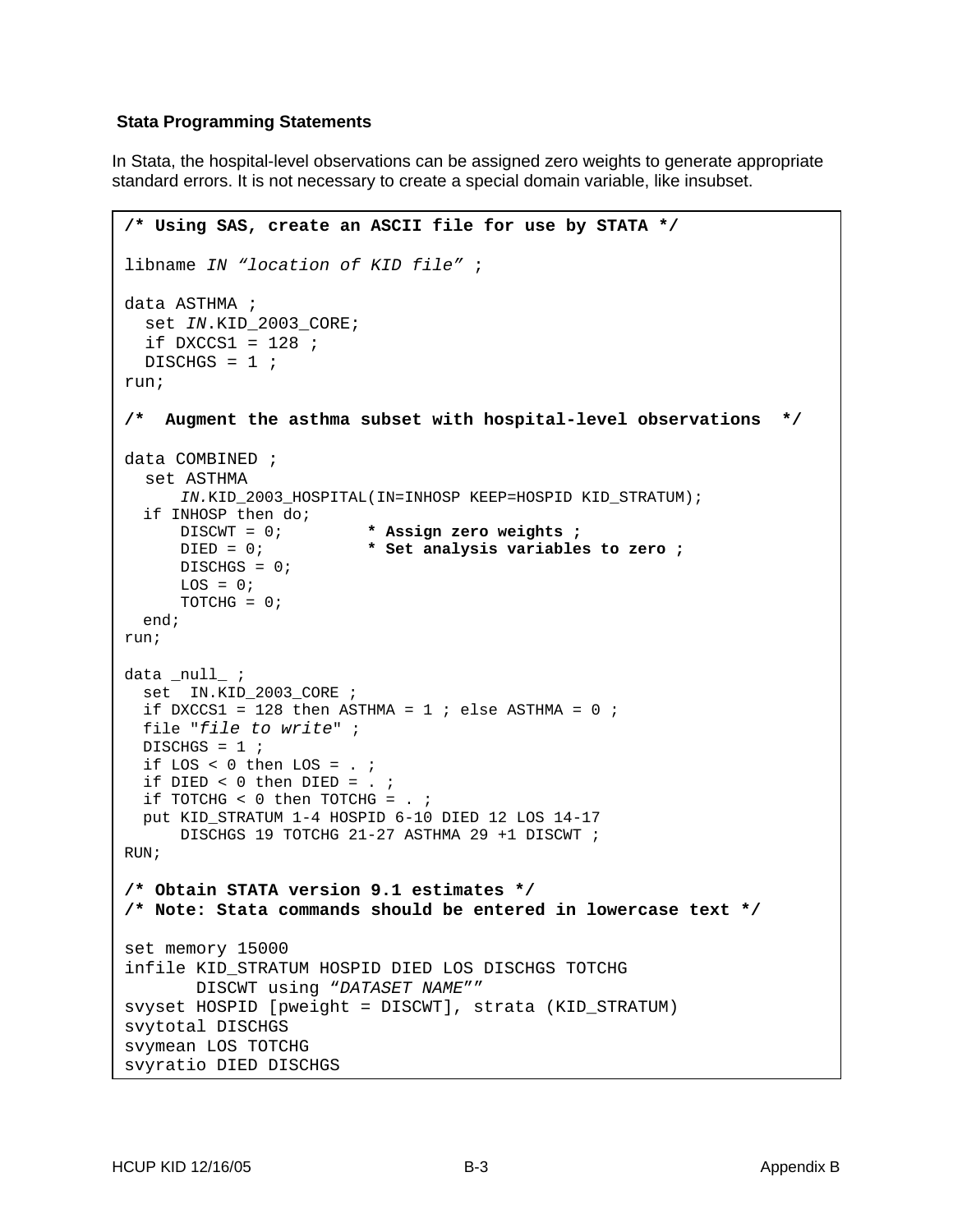Subpopulations of the asthmatic subset can also be analyzed using the SUBPOP option, similar to the Stata code shown for the asthma example in the main body of this report. For example, if estimates are desired separately for female discharges with asthma, the following statements can be substituted:

svy: total DISCHGS, subpop(FEMALE)

svy: mean LOS TOTCHG, subpop(FEMALE)

svy: ratio DIED DISCHGS, subpop(FEMALE)

This will produce estimates for female discharges with asthma (observations with female = 1). If estimates are desired for male discharges with asthma, then an indicator variable for males should be used.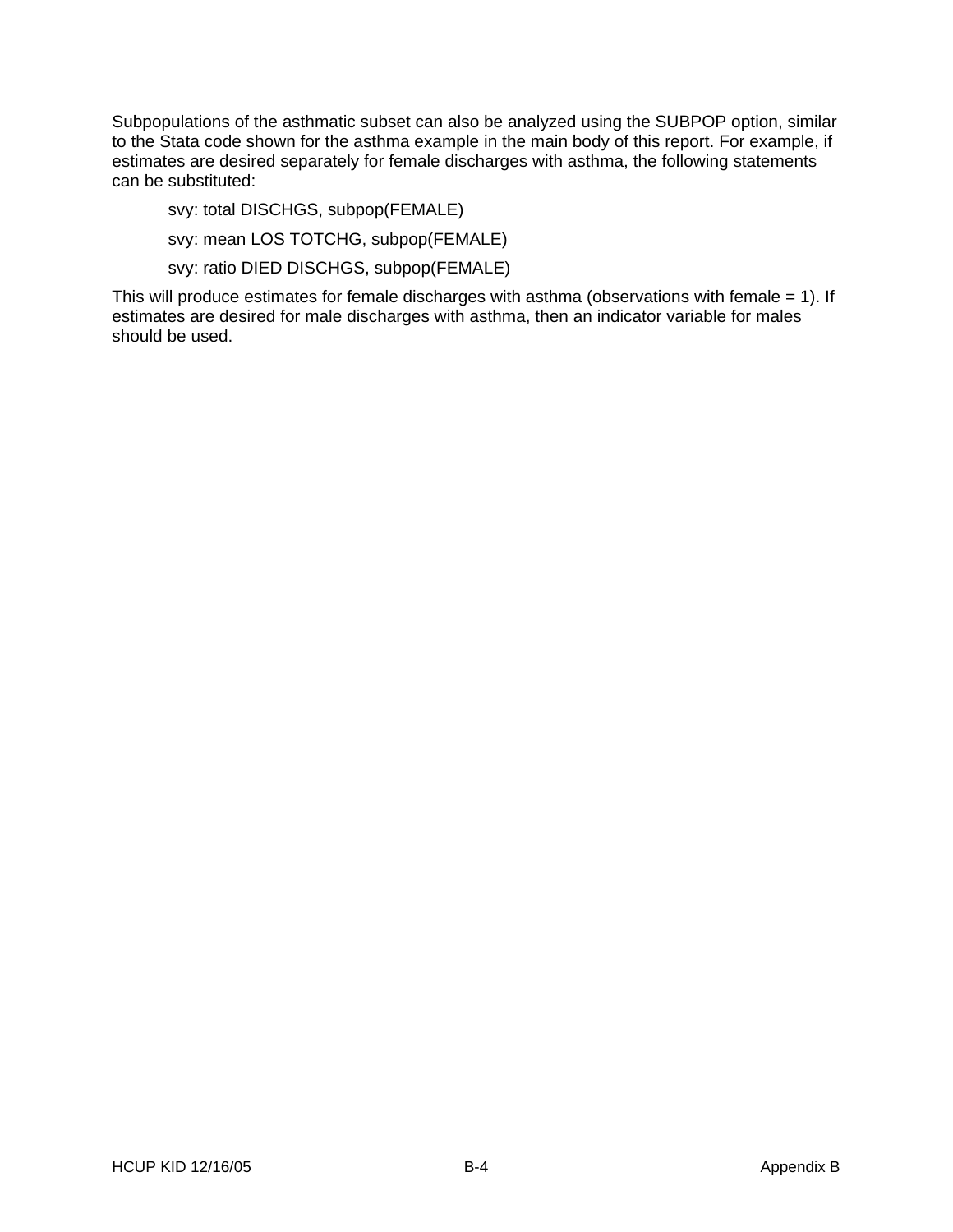### <span id="page-32-0"></span>**SUDAAN Programming Statements**

```
/* Create analysis file */ 
libname IN "location of KID file" ; 
data ASTHMA ; 
   set IN.KID_2003_CORE; 
  if DXCCS1 = 128 ;
 DISCHGS = 1 ;
run; 
/* Augment the asthma subset with hospital-level observations */ 
data COMBINED ; 
   set ASTHMA 
     IN.KID_2003_HOSPITAL(IN=INHOSP KEEP=HOSPID KID_STRATUM); 
   INSUBSET = 1; 
  if INHOSP then do:<br>INSUBSET = 2;
                         * assign a value outside the subset ;
      DISCWT = 1; * assign a valid weight ;
      DIED = 0; * set analysis variables to zero ;
      DISCHGS = 0; 
     LOS = 0;TOTCHG = 0; end; 
run; 
proc sort data=COMBINED; by KID_STRATUM HOSPID; 
run; 
/* Use the SUBPOPN statement to analyze the asthma subset */ 
proc descript data=COMBINED filetype=sas design=wr ; 
   subpopn INSUBSET = 1 / name = "Asthma Subpopulation" ; 
   weight DISCWT ; 
 nest KID STRATUM HOSPID ;
 seteny colwidth = 24 decwidth = 5;
   var LOS DISCHGS TOTCHG ; 
   print total setotal mean semean ; 
/* Calculate statistics for the categorical variable "died" */ 
proc descript data=COMBINED filetype=sas design=wr ; 
   weight DISCWT ; 
  setenv colwidth = 24 decwidth = 5;
  subpopn INSUBSET = 1 / NAME = "Asthma Subpopulation" ; 
   nest KID_STRATUM HOSPID ; 
  var DIED ; 
   catlevel 1 ;
run;
```